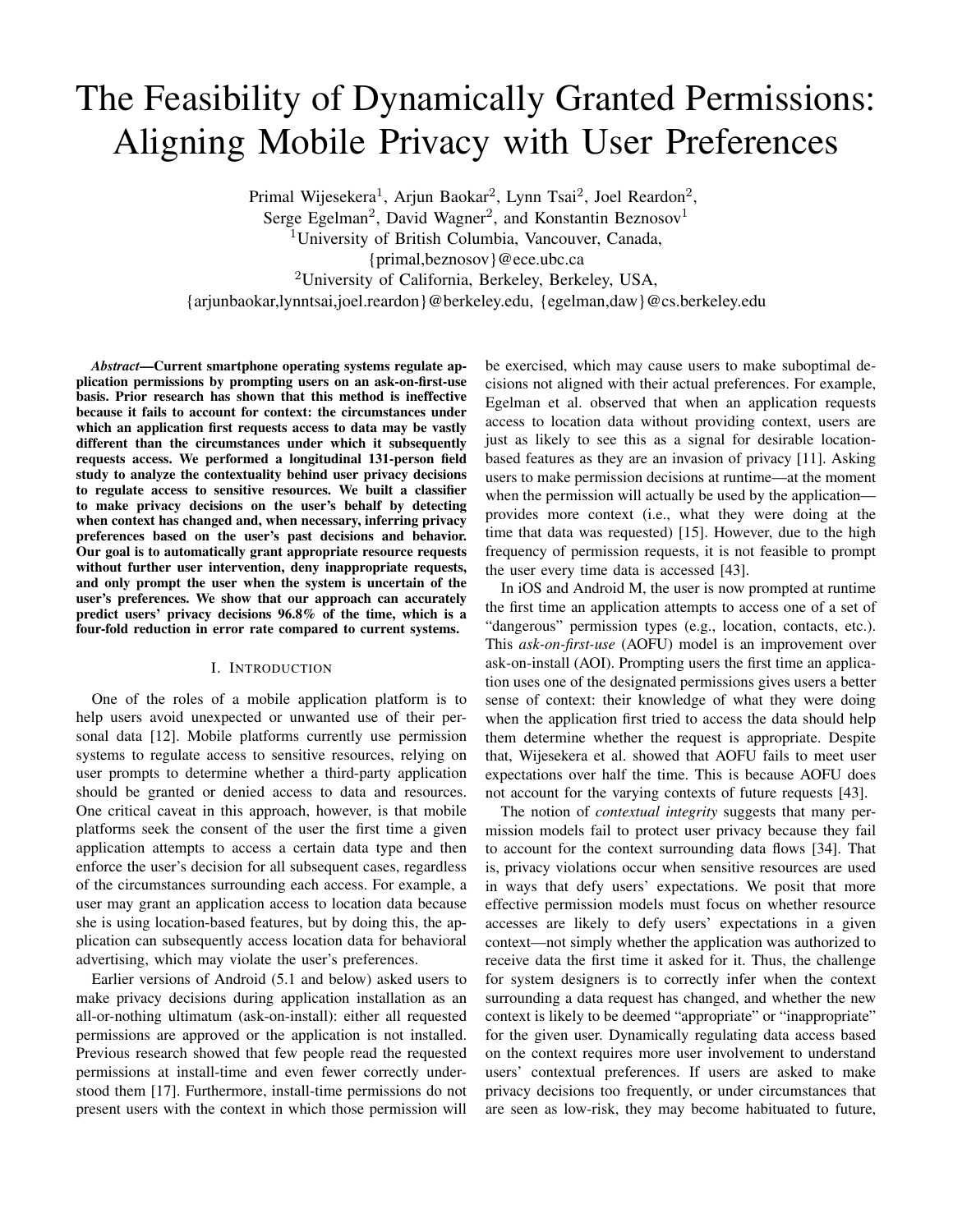more serious, privacy decisions. On the other hand, if users are asked to make too few privacy decisions, they may find that the system has acted against their wishes. Thus, our goal is to automatically determine *when* and under *what* circumstances the system presents users with runtime prompts.

To this end, we collected real-world Android usage data in order to explore whether we could infer users' future privacy decisions based on their past privacy decisions, contextual circumstances surrounding applications' data requests, and users' behavioral traits. We conducted a field study where 131 participants used Android phones that were instrumented to gather data over an average of 32 days per participant. Also, their phones periodically prompted them to make privacy decisions when applications used sensitive permissions, and we logged their decisions. Overall, participants wanted to block 60% of these requests. We found that AOFU yields 84% accuracy, i.e., its policy agrees with participants' prompted responses 84% of the time. AOI achieves only 25% accuracy.

We designed new techniques that use machine learning to automatically predict how users would respond to prompts, so that we can avoid prompting them in most cases, thereby reducing user burden. Our classifier uses the user's past decisions in similar situations to predict their response to a particular permission request. The classifier outputs a prediction and a confidence score; if the classifier is sufficiently confident, we use its prediction, otherwise we prompt the user for their decision. We also incorporate information about the user's behavior in other security and privacy situations to make inferences about their preferences: whether they have a screen lock activated, how often they visit HTTPS websites, and so on. We show that our scheme achieves 96.8% accuracy (a  $4\times$ reduction in error rate over AOFU) with significantly less user involvement than the *status quo*.

The specific contributions of our work are the following:

- We conducted the first known large-scale study on quantifying the effectiveness of ask-on-first-use permissions.
- We show that a significant portion of the studied participants make contextual decisions on permissions the foreground application and the visibility of the permission-requesting application are strong cues participants used to make contextual decisions.
- We show how a machine-learned model can incorporate context and better predict users' privacy decisions.
- To our knowledge, we are the first to use passively observed traits to infer future privacy decisions on a caseby-case basis at runtime.

## II. RELATED WORK

There is a large body of work demonstrating that installtime prompts fail because users do not understand or pay attention to them [19], [23], [42]. When using install-time prompts, users often do not understand which permission types correspond to which sensitive resources and are surprised by the ability of background applications to collect information [17], [22], [41]. Applications also transmit a large amount of location or other sensitive data to third parties without user consent [12]. When possible risks associated with these requests are revealed to users, their concerns range from being annoyed to wanting to seek retribution [16].

To mitigate some of these problems, systems have been developed to track information flows across the Android system [12], [18], [24] or introduce finer-grained permission control into Android [2], [21], [39], but many of these solutions increase user involvement significantly, which can lead to habituation. Additionally, many of these proposals are useful only to the most-motivated or technically savvy users. For example, many such systems require users to configure complicated control panels, which many are unlikely to do [45]. Other approaches involve static analysis in order to better understand how applications *could* request information [4], [8], [14], but these say little about how applications *actually* use information. Dynamic analysis improves upon this by allowing users to see how often this information is requested in real time [12], [40], [43], but substantial work is likely needed to present that information to average users in a meaningful way. Solutions that require user interruptions need to also minimize user intervention in order to prevent habituation.

Other researchers have developed recommendation systems to recommend applications based on users' privacy preferences [46], or detect privacy violations and suggest preferences based on crowdsourcing [1], [27], but such approaches often do not take individual user differences into account without significant user intervention. Systems have also been developed to predict what users would share on mobile social networks [7], which suggests that future systems could potentially infer what information users would be willing to share with third-party applications. By requiring users to selfreport privacy preferences, clustering algorithms have been used to define user privacy profiles even in the face of diverse preferences [26], [38]. However, researchers have found that the order in which information is requested has an impact on prediction accuracy [44], which could mean that such systems are only likely to be accurate when they examine actual user behavior over time (as opposed to one-time self-reports).

Liu et al. clustered users by privacy preferences and used ML techniques to predict whether to allow or deny an application's request for sensitive user data [29]. Their dataset, however, was collected from a set of highly privacy-conscious individuals: those who choose to install a permission-control mechanism. Furthermore, the researchers removed "conflicting" user decisions, in which a user chose to deny a permission for an application, and then later chose to allow it. These conflicting decisions, however, do not represent noisy data. They occur nearly 50% of the time in the real world [43], and accurately reflect the nuances of user privacy preferences. Models must therefore account for them. In fact, previous work found that users commonly reassess privacy preferences after usage [3]. Liu et al. also expect users to make 10% of permission decisions manually, which, based on field study results from Wijesekera et al., would result in being prompted every three minutes [43]. This is obviously impractical. Our goal is to design a system that can automatically make decisions on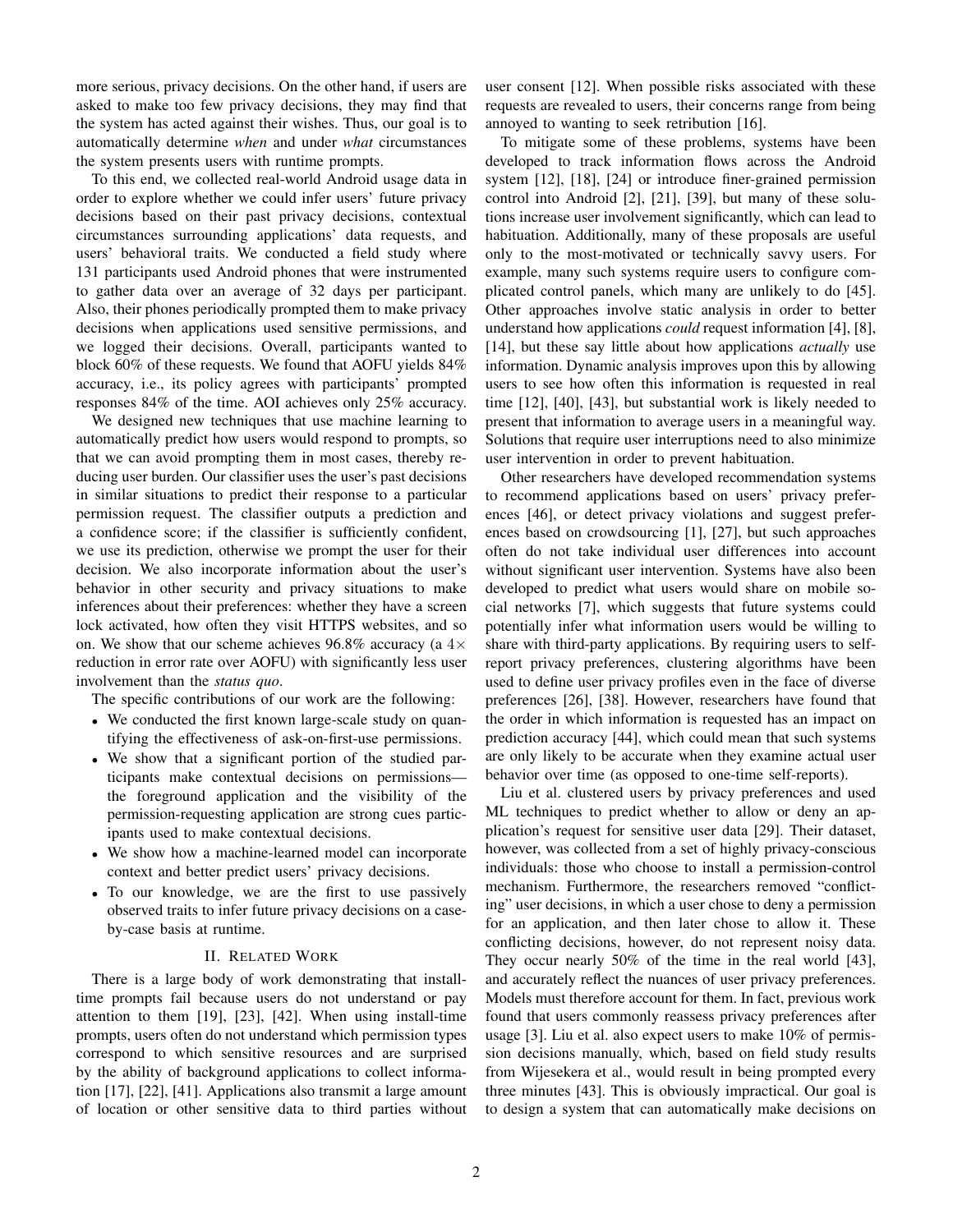behalf of users, that accurately models their preferences, while also not over-burdening them with repeated requests.

Closely related to this work, Liu et al. [28] performed a field study to measure the effectiveness of a Privacy Assistant that offers recommendations to users on privacy settings that they could adopt based on each user's privacy profile—the privacy assistant predicts what the user might want based on the inferred privacy profile and static analysis of the third-party application. While this approach increased user awareness on resource usage, the recommendations are static: they do not consider each application's access to sensitive data on a caseby-case basis. Such a coarse-grained approach goes against previous work suggesting that people do want to vary their decisions based on contextual circumstances [43]. A blanket approval or denial of a permission to a given application carries a considerable risk of privacy violations or loss of desired functionality. In contrast, our work uses dynamic analysis to infer the appropriateness of each given request by considering the surrounding contextual cues and how the user has behaved in similar situations in the past. As with Liu et al., their dataset was also collected from privacy-conscious and considerably tech-savvy individuals, which may limit the generalization of their results. The field study we conduct in our work uses a more representative sample.

Nissenbaum's theory of contextual integrity suggests that permission models should focus on information flows that are likely to defy user expectations [34]. There are three main components involved in deciding the appropriateness of a flow [6]: the context in which the resource request is made, the role played by the requesting application under the current context, and the type of resource being accessed. Neither previous nor currently deployed permission models take all three factors into account. This model could be used to improve permission models by automatically granting access to data when the system determines that it is appropriate, denying access when it is inappropriate, and prompting the user only when a decision cannot be made automatically, thereby reducing user burden.

*Access Control Gadgets* (ACGs) were proposed as a mechanism to tie sensitive resource access to certain UI elements [32], [35]–[37]. Authors posit that such an approach will increase user expectations, as a significant portion of participants expected a UI interaction before a sensitive resource usage, giving users an implicit mechanism to control access and increasing awareness on resource usage. The biggest caveat in this approach is that tying a UI interaction to each sensitive resource access is impossible in practice because resources are accessed at a high frequency [43], and because many legitimate resource accesses occur without user initiation [15].

Wijesekera et al. performed a field study [43] to operationalize the notion of "context," to allow an operating system to differentiate between appropriate and inappropriate data requests by a single application for a single data type. They found that users' decisions to allow a permission request significantly correlated with that application's visibility. They posit that this visibility is a strong contextual cue that influences users'

| <b>Permission Type</b>      | <b>Activity</b>                         |
|-----------------------------|-----------------------------------------|
| <b>ACCESS WIFI STATE</b>    | View nearby SSIDs                       |
| <b>NFC</b>                  | Communicate via NFC                     |
| READ_HISTORY_BOOKMARKS      | Read users' browser history             |
| <b>ACCESS FINE LOCATION</b> | Read GPS location                       |
| ACCESS COARSE LOCATION      | Read network-inferred location          |
|                             | ( <i>i.e.</i> , cell tower and/or WiFi) |
| <b>LOCATION HARDWARE</b>    | Directly access GPS data                |
| READ CALL LOG               | Read call history                       |
| ADD VOICEMAIL               | Read call history                       |
| READ SMS                    | Read sent/received/draft SMS            |
| SEND SMS                    | Send SMS                                |
| *INTERNET                   | Access Internet when roaming            |
| *WRITE SYNC SETTINGS        | Change application sync                 |
|                             | settings when roaming                   |

TABLE I

FELT ET AL. PROPOSED GRANTING A SELECT SET OF 12 PERMISSIONS AT RUNTIME SO THAT USERS HAVE CONTEXTUAL INFORMATION TO INFER WHY THE DATA MIGHT BE NEEDED [15]. OUR INSTRUMENTATION OMITS THE LAST TWO PERMISSION TYPES (INTERNET & WRITE\_SYNC\_SETTINGS) AND RECORDS INFORMATION ABOUT THE OTHER 10.

responses to permission prompts. They also observed that privacy decisions were highly nuanced, demonstrating that a one-size-fits-all model is unlikely to be sufficient; a given information flow may be deemed appropriate by one user but not by another user. They recommended applying machine learning in order to infer individual users' privacy preferences.

To achieve this, research is needed to determine what factors affect user privacy decisions and how to use those factors to make privacy decisions on the user's behalf. While we cannot automatically capture everything involved in Nissenbaum's notion of *context*, we can try to detect when context has likely changed (insofar as to decide whether a different privacy decision should be made for the same application and data type), by seeing whether the circumstances surrounding a data request are similar to previous requests.

#### III. METHODOLOGY

We collected data from 131 participants to understand what factors could be used to infer whether a permission request is likely to be deemed appropriate by the user.

Previous work by Felt et al. made the argument that certain permissions are appropriate for runtime prompts, because they protect sensitive resources and because viewing the prompt at runtime imparts additional contextual information about why an application might need the permission [15]. Similarly, Thompson et al. showed that other permission requests could be replaced with audit mechanisms, because they represent either reversible changes or are sufficiently low risk to not warrant habituating the user to prompts [41]. We collected information about 10 of the 12 permissions Felt et al. suggest are best-suited for runtime prompts. We omitted INTERNET and WRITE\_SYNC\_SETTINGS, because those permissions only warrant runtime prompts if the user is roaming and we did not expect any participant to be roaming during the study period, and focused on the remaining 10 permission types (Table I). While there are many other sensitive permissions beyond this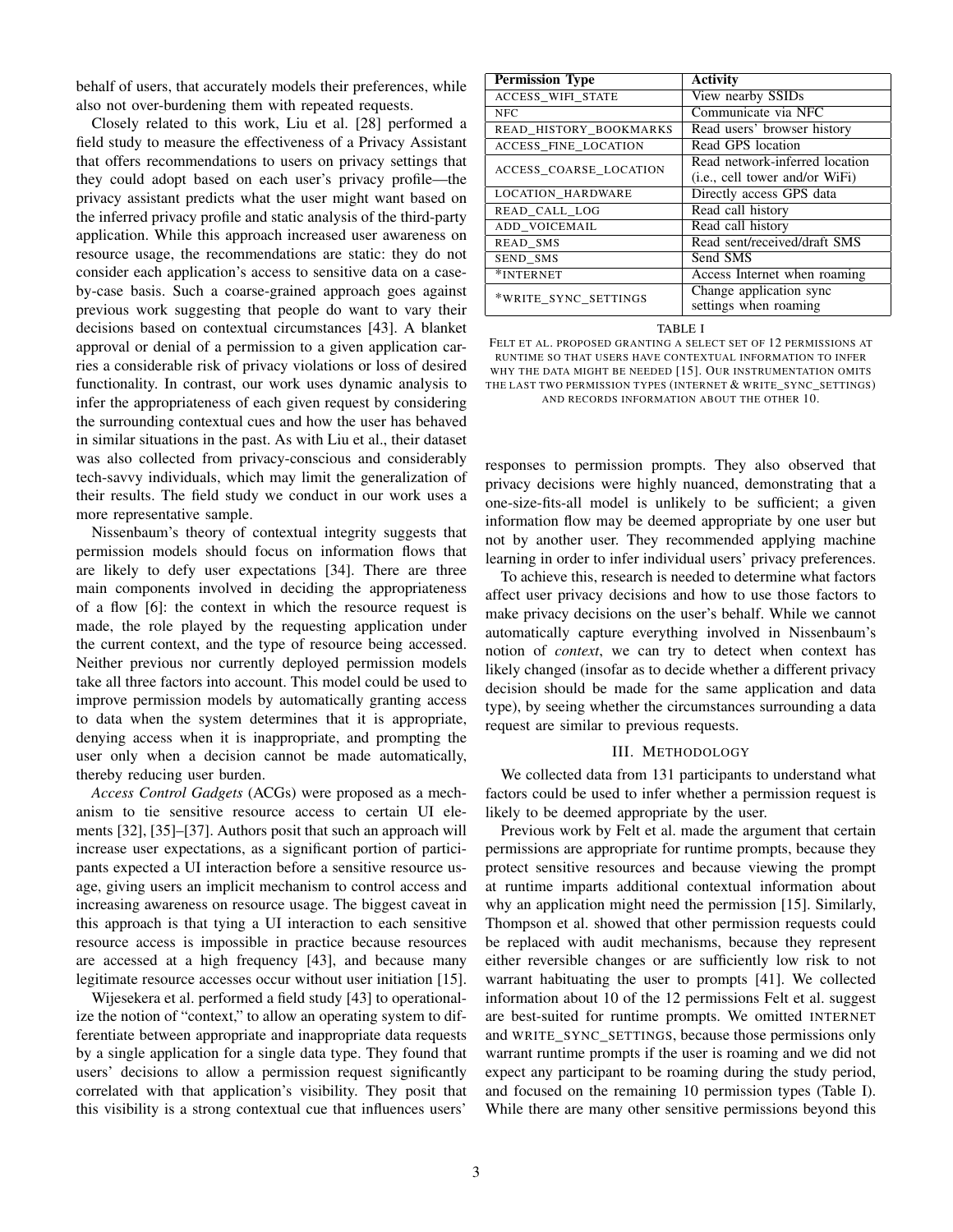

Fig. 1. A screenshot of an ESM prompt.

set, Felt et al. concluded that the others are best handled by other mechanisms (e.g., install-time prompts, ACGs, etc.).

We used the Experience Sampling Method (ESM) to collect ground truth data about users' privacy preferences [20]. ESM involves repeatedly questioning participants *in situ* about a recently observed event; in this case, we probabilistically asked them about an application's recent access to data on their phone, and whether they would have permitted it if given the choice. We treated participants' responses to these ESM probes as our main dependent variable (Figure 1).

We also instrumented participants' smartphones to obtain data about their privacy-related behaviors and the frequency with which applications accessed protected resources. The instrumentation required a set of modifications to the Android operating system and flashing a custom Android version onto participants' devices. To facilitate such experiments, the University of Buffalo offers non-affiliated academic researchers access to the PhoneLab panel [33], which consists of more than 200 participants. All of these participants had LG Nexus 5 phones running Android 5.1.1 and the phones were periodically updated over-the-air (OTA) with custom modifications to the Android operating system. Participants can decide when to install the OTA update, which marks their entry into new experiments. During our experiment period, different participants installed the OTA update with our instrumentation at different times, thus we have neither data on all PhoneLab participants nor data for the entire period. Our OTA update was available to participants for a period of six weeks, between February 2016 and March 2016. At the end of the study period, we emailed participants a link to an exit survey to collect demographic

| <b>Type</b>       | <b>Event Recorded</b>                     |  |
|-------------------|-------------------------------------------|--|
|                   | Changing developer options                |  |
|                   | Opening/Closing security settings         |  |
|                   | Changing security settings                |  |
|                   | <b>Enabling/Disabling NFC</b>             |  |
|                   | Changing location mode                    |  |
|                   | Opening/Closing location settings         |  |
|                   | Changing screen-lock type                 |  |
|                   | Use of two factor authentication          |  |
|                   | Log initial settings information          |  |
| <b>Behavioral</b> | User locks the screen                     |  |
| Instrumentation   | Screen times out                          |  |
|                   | App locks the screen                      |  |
|                   | Audio mode changed                        |  |
|                   | Enabling/Disabling speakerphone           |  |
|                   | Connecting/Disconnecting headphones       |  |
|                   | Muting the phone                          |  |
|                   | Taking an audio call                      |  |
|                   | Taking a picture (front- vs. rear-facing) |  |
|                   | Visiting an HTTPS link in Chrome          |  |
|                   | Responding to a notification              |  |
|                   | Unlocking the phone                       |  |
| Runtime           | An application changing the visibility    |  |
| Information       | Platform switches to a new activity       |  |
| Permission        | An app requests a sensitive permission    |  |
| Requests          | ESM prompt for a selected permission      |  |

TABLE II INSTRUMENTED EVENTS THAT FORM OUR FEATURE SET

information. Our study received institutional review board (IRB) approval.<sup>1</sup>

#### *A. Instrumentation*

The goal of our instrumentation was to collect as much runtime and behavioral data as could be observed from the Android platform, with minimal performance cost. We collected three categories of data: behavioral information, runtime information, and user decisions. We made no modifications to any third-party application code; our dynamic analysis techniques could be used on any third-party Android application.

Table II contains the complete list of behavioral and runtime events our instrumentation recorded. The behavioral data fell under several categories, all chosen based on several hypotheses that we had about the types of behaviors that might correlate with privacy preferences: web-browsing habits, screen locking behavior, third-party application usage behavior, audio preferences, call habits, camera usage patterns, and behavior related to security settings. For example, we hypothesized that someone who manually locks their device screen are more privacy-conscious than someone who lets it time out.

We also collected runtime information about the context of each permission request, including the visibility of the requesting application at the time of request, what the user was doing when the request was made (i.e., the name of the foreground application), and the exact Android API function invoked by the application to determine what information was requested.. The visibility of an application reflects the extent to which the

<sup>&</sup>lt;sup>1</sup>Approved by the UC Berkeley IRB under protocol #2013-02-4992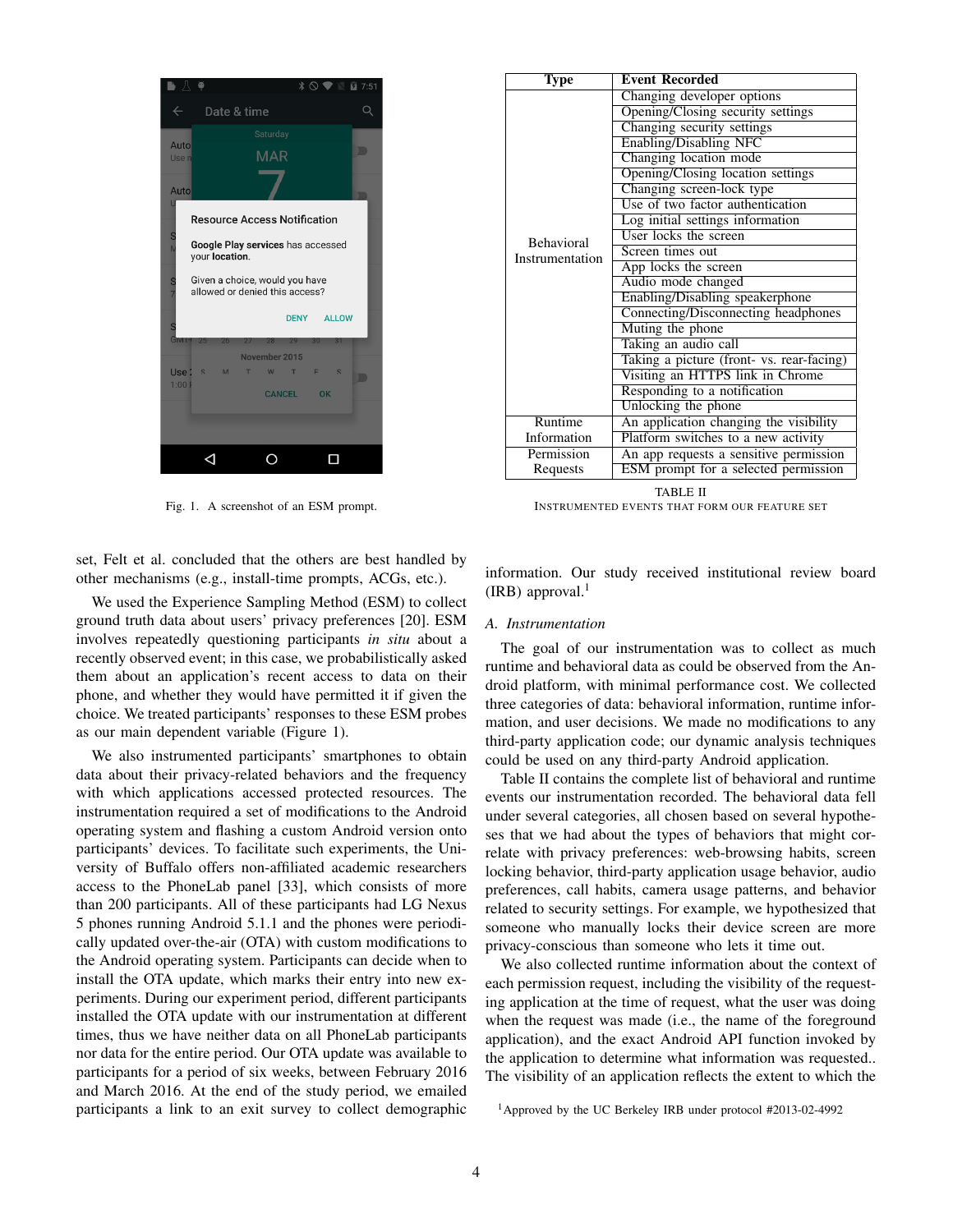user was likely aware that the application was running; if the application was in the foreground, the user had cues that the application was running, but if it was in the background, then the user was likely not aware that the application was running and therefore might find the permission request unexpected some background services can still be visible to the user due to on-screen notification or other cues that could be perceptible. We monitored processes' memory priority levels to determine the visibility of all Android processes. We also collected information about which Android Activity was active in the application.<sup>2</sup>

Once per day we *probabilistically* selected one of these permission requests and prompted the user about them at runtime (Figure 1). We used weighted reservoir sampling to select a permission request to prompt about. We weight the combination of *application, permission, visibility* based on their frequency of occurrence seen by the instrumentation; the most-frequent combination has a higher probability of being shown to participants using ESM. We prompted participants a maximum of three times for each unique combination. We tuned the wording of the prompt to make it clear that the request had just occurred and their response would not affect the system (a deny response would not actually deny data). These responses serve as the ground truth for all the analysis mentioned in the remainder of the paper.

The intuition behind using weighted reservoir sampling is to focus more on the frequently occurring permission requests over rare ones. Common permission requests contribute most to user habituation due to their high frequency. Thus, it is more important to learn about user privacy decisions on highly frequent permission requests over the rare ones, which might not risk user habituation or annoyance (and the context of rare requests may be less likely to change).

## *B. Exit Survey*

At the end of our data collection period, PhoneLab staff emailed participants a link to our online exit survey, which they were incentivized to complete with a raffle for two \$100 Amazon gift cards. The survey gathered demographic information and qualitative information on their privacy preferences. Of the 203 participants in our experiment, 53 fully completed the survey, and another 14 partially completed it. Of the 53 participants to fully complete the survey, 21 were male, 31 were female, and 1 undisclosed. Participants ranged from 20 to 72 years of age ( $\mu$  = 40.83,  $\sigma$  = 14.32). Participants identified themselves as 39.3% staff, 32.1% students, 19.6% faculty, and 9% other. Only 21% of the survey respondents had an academic qualification in STEM, which suggests that the sample is unlikely to be biased towards tech-savvy users.

#### *C. Summary*

We collected data from February 5 to March 17, 2016. PhoneLab allows any participant to opt-out of an experiment at any time. Thus, of the 203 participants who installed our

 $2$ An Android Activity represents the application screen and UI elements currently exposed to the user.

custom Android build, there were 131 who used it for more than 20 days. During the study period, we collected 176M events across all participants (31K events per participant/day). Our dataset consists of 1,686 unique applications and 13K unique activities. Participants also responded to 4,636 prompts during the study period. We logged 96M sensitive permission requests, which translates to roughly one sensitive permission request every 6 seconds per participant. For the remainder of the paper, we only consider the data from the 131 participants who used the system for at least 20 days, which corresponds to 4,224 ESM prompts.

Of the 4,224 prompts, 55.3% were in response to AC-CESS\_WIFI\_STATE, when trying to access WiFi SSID information that could be used to infer the location of the smartphone; 21.0%, 17.3%, 5.08%, 0.78%, and 0.54% were from accessing location directly, reading SMS, sending SMS, reading call logs, and accessing browser history, respectively. A total of 137 unique applications triggered prompts during the study period. Of the 4,224 prompts, participants wanted to deny 60.01% of them, and 57.65% of the prompts were shown when the requesting application was running in the foreground or the user had visual cues that the application was running (e.g., notifications). A Wilcoxon signed rank test with continuity correction revealed a statistically significant difference in participants' desire to allow or deny a permission request based on the visibility of the requesting application ( $p < 0.0152$ ,  $r = 0.221$ , which corroborates previous findings [43].

## IV. TYPES OF USERS

We hypothesized that there may be different types of users based on how they want to disclose their private information to third parties. It is imperative to identify these different sub-populations since different permission models affect users differently based on their privacy preferences; performance numbers averaged across a user population could be misleading since different sub-populations might react differently to the same permission model.

While our study size was too small to effectively apply clustering techniques to generate classes of users, we did find a meaningful distinction using the denial rate (i.e., the percentage of prompts to which users wanted to deny access). We aggregated users by their denial rate in 10% increments and examined how these different participants considered the surrounding contextual circumstances in their decisions.

We discovered that application visibility was a significant factor for users with a denial rate of 10–90%, but not for users with a denial rate of 0–10% or 90–100%. We call the former group *Contextuals*, as they seem to care about the surrounding context (i.e., they make nuanced decisions, allowing or denying a permission request based on whether they had contextual cues that indicated that the requesting application was running), and the latter group *Defaulters*, because they seem to simply always allow or always deny requests, regardless of contextual cues.

*Defaulters* accounted for 53% of 131 participants and *Contextuals* accounted for 47%. A Wilcoxon signed-rank test with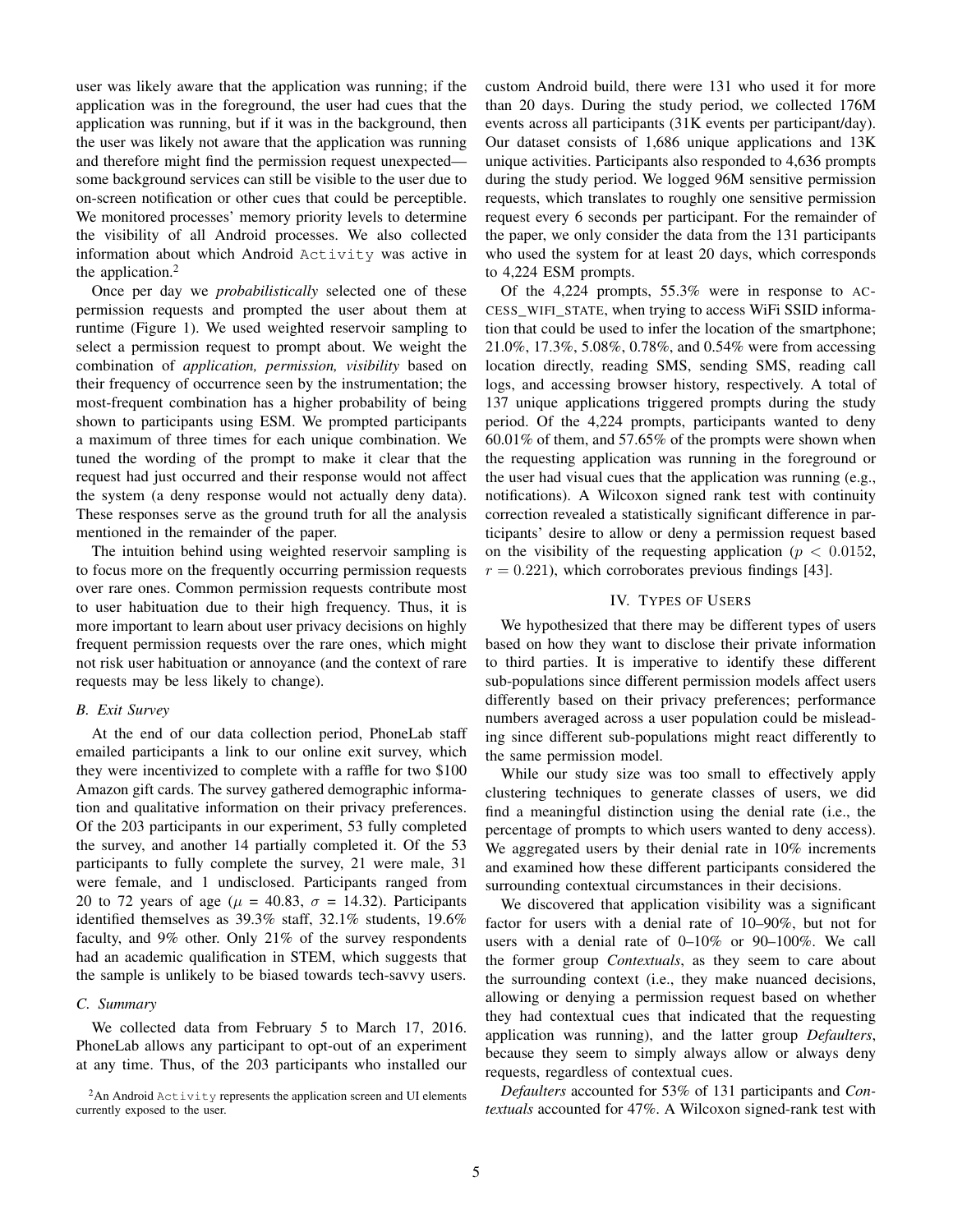

Fig. 2. Histogram of users based on their denial rate. *Defaulters* tended to allow or deny almost all requests without regard for contextual cues, whereas *Contextuals* considered the visibility of the requesting application.

| <b>Policy</b>   | <b>Contextuals</b> | <b>Defaulters</b> | Overall   | <b>Prompts</b> |
|-----------------|--------------------|-------------------|-----------|----------------|
| AOI             | 44.11%             | $6.00\%$          | 25.00%    | 0.00           |
| <b>AOFU-AP</b>  | 64.49%             | $93.33\%$         | 84.61%    | 12.34          |
| <b>AOFU-APV</b> | 64.28%             | 92.85%            | 83.33%    | 15.79          |
| $AOFU-AFPV$     | 66.67%             | 98.95%            | 84.61%    | 16.91          |
| <b>AOFU-VP</b>  | 58.65%             | 94.44%            | $78.04\%$ | 6.43           |
| <b>AOFU-VA</b>  | 63.39%             | 93.75%            | 84.21%    | 12.24          |
| <b>AOFU-A</b>   | 64.27%             | 93.54%            | 83.33%    | 9.06           |
| <b>AOFU-P</b>   | 57.95%             | 95.45%            | 82.14%    | 3.84           |
| <b>AOFU-V</b>   | 52.27%             | 95.34%            | 81.48%    | 2.00           |

#### TABLE III

THE ACCURACY AND NUMBER OF DIFFERENT POSSIBLE ASK-ON-FIRST-USE COMBINATIONS. A: APPLICATION REQUESTING THE PERMISSION, P: PERMISSION TYPE REQUESTED, V: VISIBILITY OF THE APPLICATION REQUESTING THE PERMISSION,  $A_F$ : APPLICATION RUNNING IN THE FOREGROUND WHEN THE REQUEST IS MADE. AOFU-AP IS THE POLICY USED IN ANDROID MARSHMALLOW I.E., ASKING (PROMPTING) THE USER FOR EACH UNIQUE APPLICATION, PERMISSION COMBINATION. THE TABLE ALSO DIFFERENTIATES POLICY NUMBERS BASED ON THE SUBPOPULATION OF *Contextuals*, *Defaulters*, AND ACROSS ALL USERS.

continuity correction revealed a statistically significant difference in *Contextuals'* responses based on requesting application visibility ( $p < 0.013$ ,  $r = 0.312$ ), while for *Defaulters* there was no statistically significant difference ( $p = 0.227$ ). That is, *Contextuals* used visibility as a contextual cue, when deciding the appropriateness of a given permission request, whereas *Defaulters* did not vary their decisions based on this cue. Figure 2 shows the distribution of users based on their denial rate. Vertical lines indicate the borders between *Contextuals* and *Defaulters*.

In the remainder of the paper, we use our *Contextuals– Defaulters* categorization to measure how current and proposed models affect these two sub-populations, issues unique to these sub-populations, and ways to address these issues.

#### V. ASK-ON-FIRST-USE PERMISSIONS

Ask-on-first-use (AOFU) is the current Android permission model, which was first adopted in Android 6.0 (Marshmallow). AOFU prompts the user whenever an application requests a *dangerous* permission for the first time [9]; the user's response to this prompt is thereafter applied whenever the same application requests the same permission. As of March 2017, only 34.1% of Android users have Android Marshmallow or a higher version [10], and among these Marshmallow users, those who upgraded from a previous version only see runtime permission prompts for freshly-installed applications.

For the remaining 65.9% of users, the system policy is ask-on-install (AOI), which automatically allows all runtime permission requests. During the study period, all of our participants had AOI running as the default permission model. Because all runtime permission requests are allowed in AOI, any of our ESM prompts that the user wanted to deny correspond to mispredictions under the AOI model (i.e., the AOI model granted access to the data against users' actual preferences). Table III shows the expected median accuracy for AOI, as well as several other possible variants that we discuss in this section. The low median accuracy for *Defaulters* was due to the significant number of people who simply denied most of the prompts. The prompt count is zero for AOI because it does not prompt the user during runtime; users are only shown permission prompts at installation.

More users will have AOFU in the future, as they upgrade to Android 6.0 and beyond. To the best of our knowledge, no prior work has looked into quantifying the effectiveness of AOFU systematically; this section presents analysis of AOFU based on prompt responses collected from participants and creates a baseline against which to measure our system's improvement. We simulate how AOFU performs through our ESM prompt responses. Because AOFU is deterministic, each user's response to the first prompt for each *application:permission* combination tells us how the AOFU model would respond for subsequent requests by that same combination. For participants who responded to more than one prompt for each combination, we can quantify how often AOFU would have been correct for subsequent requests. Similarly, we also measure the accuracy for other possible policies that the platform could use to decide whether to prompt the user. For example, the status quo is for the platform to prompt the user for each new *application:permission* combination, but how would accuracy (and the number of prompts shown) change if the policy were to prompt on all new combinations of *application:permission:visibility*?

Table III shows the expected median accuracy<sup>3</sup> for each policy based on participants' responses. For each policy, *A* represents the application requesting the permission, *P* represents the requested permission, *V* represents the visibility of the requesting application, and  $A_F$  represents the application running in the foreground when a sensitive permission request was made. For instance, AOFU-AP is the policy where the user will be prompted for each new instance of an *application:permission* combination, which the Android 6.0 model employs. The last column shows the number of runtime prompts a participant would see under each policy over the duration of the study, if that policy were to be

<sup>&</sup>lt;sup>3</sup>The presented numbers—except for average prompt count, which was normally distributed—are median values, because the distributions were skewed.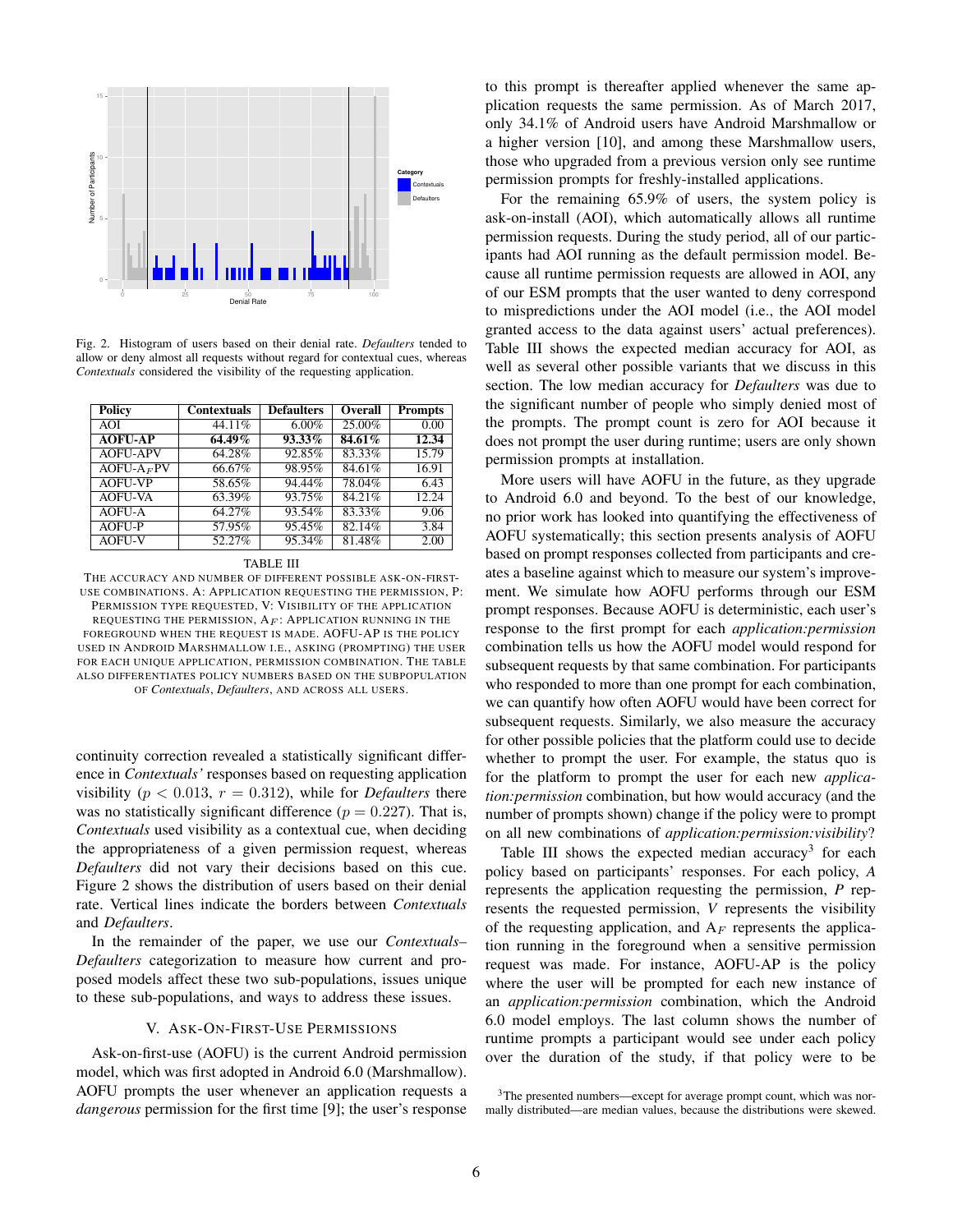implemented. Both AOFU-AP and AOFU-A<sub>F</sub>PV show about a  $4.9\times$  reduction in error rate compared to AOI; AOFU-A<sub>F</sub>PV would require more prompts over AOFU-AP, though yields a similar overall accuracy rate.<sup>4</sup> Moving forward, we focus our analysis only on AOFU-AP (i.e., the current standard).

Instances where the user wants to deny a permission and the policy instead allows it (false positives) are *privacy violations*, because they expose more information to the application than the user desires. Instances where the user wants to allow a permission, but the policy denies it (false negatives) are *functionality losses*. This is because the application is likely to lose some functionality that the user desired when it is incorrectly denied a permission. Privacy violations and functionality losses were approximately evenly split between the two categories for AOFU-AP: median privacy violations and median functionality losses were 6.6% and 5.0%, respectively.

The AOFU policy works well for *Defaulters* because, by definition, they tend to be consistent after their initial responses for each combination. In contrast, the decisions of *Contextuals* vary due to other factors beyond just the requesting application and the requested permission type. Hence, the accuracy of AOFU for *Contextuals* is significantly lower than the accuracy for *Defaulters*. This distinction shows that learning privacy preferences for a significant portion of users requires a deeper understanding of factors affecting their decisions, such as behavioral tendencies and contextual cues. As Table III suggests, superficially adding more contextual variables (such as visibility of the requesting application) does not necessarily help to increase the accuracy of the AOFU policy.

The context in which users are prompted under AOFU might be a factor affecting its ability to predict subsequent instances. In previous work [43], we found that the visibility of the requesting application is a strong contextual cue users use to vary their decisions. During the study period, under the AOFU-AP policy, 60% of the prompts could have occurred when the requesting application was visible to the participant—these prompts had an accuracy of 83.3% in predicting subsequent instances. In instances where participants were prompted when the requesting application was running invisibly to the user, AOFU-AP had an accuracy of 93.7% in predicting subsequent instances. A Wilcoxon signed-ranks test, however, did not reveal a statistically significant difference ( $p < 0.3735$ ).

Our estimated accuracy numbers for AOFU may be inflated because AOFU in deployment (Android 6 and above) does not filter permission requests that do not reveal any sensitive information. For example, an application can request the ACCESS\_FINE\_LOCATION permission to check whether the phone has a specific location provider, which does not leak sensitive information. Our AOFU simulation uses the invoked function to determine if sensitive data was *actually* accessed, and only prompts in those cases (in the interest of avoiding any false positives), a distinction that AOFU in Android does not make. Thus, an Android user would see a permission request

prompt when the application examines the list of location providers, and if the permission is granted, would not subsequently see prompts when location data is actually captured. Previous work found that 79% of first-time permission requests do not reveal any sensitive information [43], and nearly 33.9% of applications that request these sensitive permission types do not access sensitive data at all. The majority of AOFU prompts in Marshmallow are therefore effectively false positives, which incorrectly serve as the basis for future decisions. Given this, AOFU's average accuracy is likely less than the numbers presented in Table III. We therefore consider our estimates of AOFU to be an upper bound.

## VI. LEARNING PRIVACY PREFERENCES

Table III shows that a significant portion of users (the 47% classified as *Contextuals*) make privacy decisions that depend on factors other than the application requesting the permission, the permission requested, and the visibility of the requesting application. To make decisions on behalf of the user, we must understand what other factors affect their privacy decisions. We built a machine learning model trained and tested on our labeled dataset of 4,224 prompts collected from 131 users over the period of 42 days. This approach is equivalent to training a model based on runtime prompts from hundreds of users and using it to predict those users' future decisions.

We focus the scope of this work by making the following assumptions. We assume that the platform, i.e., the Android OS, is trusted to manage and enforce permissions for applications. We assume that applications must go through the platform's permission system to gain access to protected resources. We assume that we are in a non-adversarial machine-learning setting wherein the adversary does not attempt to circumvent the machine-learned classifier by exploiting knowledge of its decision-making process—though we do present a discussion of this problem and potential solutions in Section IX.

#### *A. Feature Selection*

Using the behavioral, contextual, and aggregate features shown in Table II, we constructed 16K candidate features, formed by combinations of specific applications and actions. We then selected 20 features by measuring Gini importance through random forests [30], significance testing for correlations, and singular value decomposition (SVD). SVD was particularly helpful to address the sparsity and high dimensionality issues caused by features generated based on application and activity usage. Table IV lists the 20 features used in the rest of this work.

The behavioral features (*B*) that proved predictive relate to browsing habits, audio/call traits, and locking behavior. All behavioral features were normalized per day/user and were scaled in the actual model. Features relating to browsing habits included the number of websites visited, the proportion of HTTPS-secured links visited, the number of downloads, and proportion of sites visited that requested location access. Features relating to locking behavior included whether users employed a passcode/PIN/pattern, the frequency of screen

<sup>&</sup>lt;sup>4</sup>While AOFU-A<sub>F</sub>PV has greater *median* accuracy when examining *Defaulters* and *Contextuals* separately, because the distributions are skewed, the median overall accuracy is identical to AOFU-AP when combining the groups.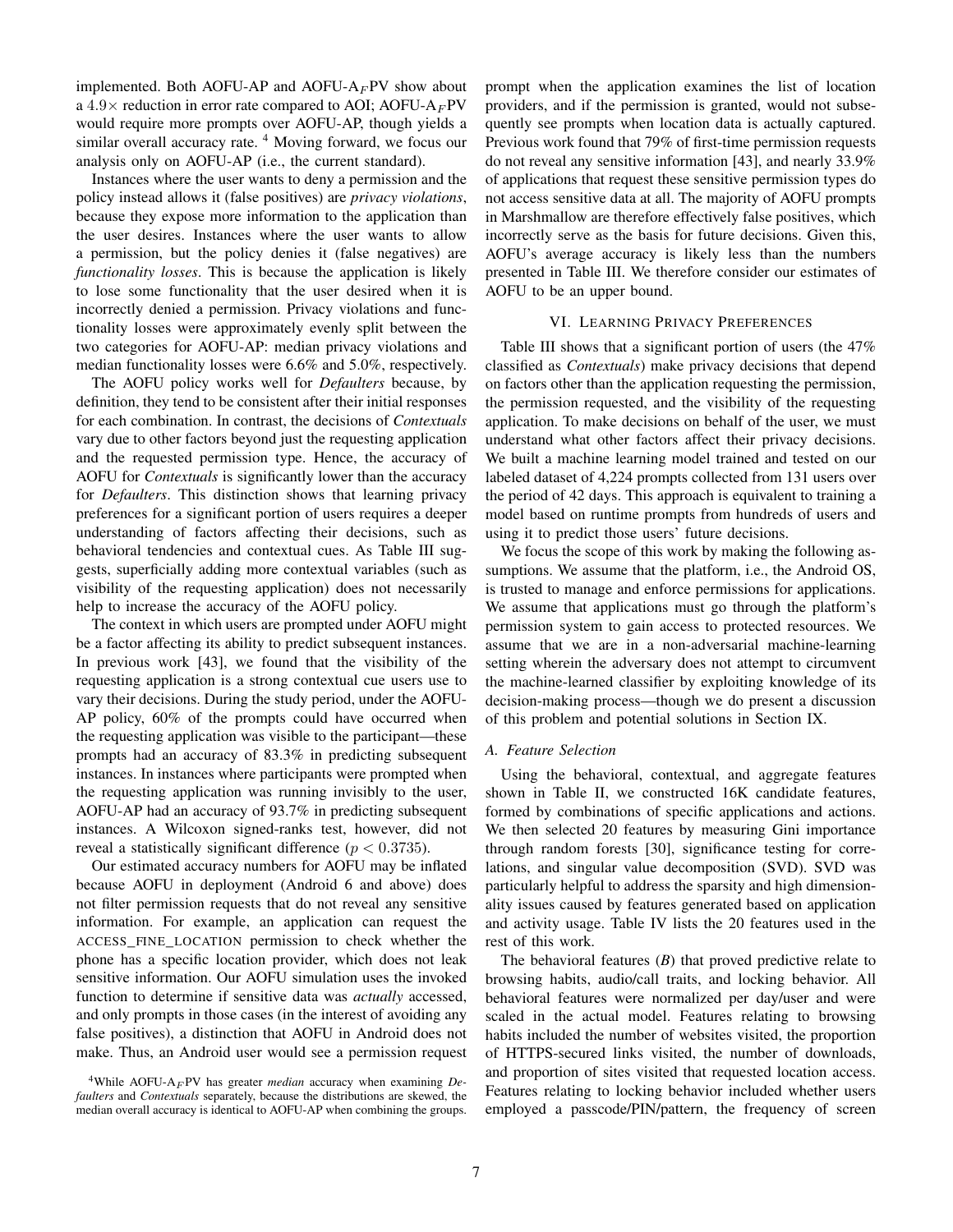| <b>Feature</b><br>Group | <b>Feature</b>                                                                   | <b>Type</b> |
|-------------------------|----------------------------------------------------------------------------------|-------------|
|                         | Number of times a website is loaded to<br>the Chrome browser.                    | Numerical   |
|                         | Out of all visited websites, the proportion<br>of HTTPS-secured websites.        | Numerical   |
| <b>Behavioral</b>       | The number of downloads through Chrome.                                          | Numerical   |
| Features<br>(B)         | Proportion of websites requested location<br>through Chrome.                     | Numerical   |
|                         | Number of times PIN/Password was used to<br>unlock the screen.                   | Numerical   |
|                         | Amount of time spent unlocking the screen.                                       | Numerical   |
|                         | Proportion of times screen was timed out<br>instead of pressing the lock button. | Numerical   |
|                         | Frequency of audio calls.                                                        | Numerical   |
|                         | Amount of time spent on audio calls.                                             | Numerical   |
|                         | Proportion of time spent on silent mode.                                         | Numerical   |
| Runtime                 | Application visibility (True/False)                                              | Categorical |
| Features                | Permission type                                                                  | Categorical |
| (R1)                    | User $ID$                                                                        | Categorical |
|                         | Time of day of permission request                                                | Numerical   |
| Aggregated<br>Features  | Average denial rate for $(A1)$<br>application:permission:visibility              | Numerical   |
| (A)                     | Average denial rate for $(A2)$<br>application $_F$ : permission: visibility      | Numerical   |

TABLE IV

THE COMPLETE LIST OF FEATURES USED IN THE ML MODEL EVALUATION. ALL THE NUMERICAL VALUES IN THE BEHAVIORAL GROUP ARE NORMALIZED PER DAY. WE USE ONE-HOT ENCODING FOR CATEGORICAL VARIABLES. WE NORMALIZED NUMERICAL VARIABLES BY MAKING EACH ONE A Z-SCORE RELATIVE TO ITS OWN AVERAGE.

unlocking, the proportion of times they allowed the screen to timeout instead of pressing the lock button, and the average amount of time spent unlocking the screen. Features under the audio and call category were the frequency of audio calls, the amount of time they spend on audio calls, and the proportion of time they spent on silent mode.

Our runtime features (*R1*/*R2*) include the requesting application's visibility, permission requested, and time of day of the request. Initially, we included the user ID to account for user-to-user variance, but as we discuss later, we subsequently removed it. Surprisingly, the application requesting the permission was not predictive, nor were other features based on the requesting application, such as application popularity.

Different users may have different ways of perceiving privacy threats posed by the same permission request. To account for this, the learning algorithm should be able to determine how each user perceives the appropriateness of a given request in order to accurately predict future decisions. To quantify the difference between users in how they perceive the threat posed by the same set of permission requests, we introduced a set of *aggregate features* that could be measured at runtime and that may partly capture users' privacy preferences. We compute the average denial rate for each unique combination of *application:permission:visibility*  $(A1)$  and of *application*<sub>F</sub><sup>5</sup>:*permission:visibility* (A2). These aggregate features indicate how the user responded to previous prompts associated with that combination. As expected, after

| <b>Feature Set</b> | <b>Contextuals</b> | <b>Defaulters</b> | Overall   |
|--------------------|--------------------|-------------------|-----------|
| R 1                | 69.30%             | 95.80%            | 83.71%    |
| $R2 + B$           | 69.48%             | $95.92\%$         | 83.93%    |
| $R2 + A$           | 75.45%             | 99.20%            | $92.24\%$ |

| TABLE |  |
|-------|--|
|-------|--|

THE MEDIAN ACCURACY OF THE MACHINE LEARNING MODEL FOR DIFFERENT FEATURE GROUPS ACROSS DIFFERENT SUB POPULATIONS.

we introduced the aggregate features, the relative importance of the user ID variable diminished and so we removed it (i.e., users no longer needed to be uniquely identified). We define *R2* as *R1* without the user ID.

#### *B. Inference Based on Behavior*

One of our main hypotheses is that passively observing users' behaviors helps infer users' future privacy decisions. To this end, we instrumented Android to collect a wide array of behavioral data, listed in Table II. We categorize our behavioral instrumentation into interaction with Android privacy/security settings, locking behavior, audio settings and call habits, web-browsing habits, and application usage habits. After the feature selection process (§VI-A), we found that only locking behavior, audio habits, and web-browsing habits correlated with privacy behaviors. Appendix B contains more information on feature importance. All the numerical values under the behavioral group were normalized per day.

We trained an SVM model with an RBF kernel on only the behavioral and runtime features listed in Table IV, excluding user ID. The 5-fold cross-validation accuracy (with random splitting) was 83% across all users. This first setup assumes we have prior knowledge of previous privacy decisions to a certain extent from each user before inferring their future privacy decisions, so it is primarily relevant after the user has been using their phone for a while. However, the biggest advantage of using behavioral data is that it can be observed passively without any active user involvement (i.e., no prompting).

We use leave-one-out cross validation to measure the extent to which we can infer user privacy decisions with *absolutely no user involvement* (and without any prior data on a user). In this second setup, when a new user starts using a smartphone, we assume there is a ML model which is already trained with behavioral data and privacy decisions collected from a selected set of other users. We then measured the efficacy of such a model to predict the privacy decisions of a new user, purely based on passively observed behavior and runtime information on the request, without ever prompting that new user. This is an even stricter lower bound on user involvement, which essentially mandates that a user has to make no effort to indicate privacy preferences, something that no system currently does.

We performed leave-one-out cross validation for each of our 131 participants, meaning we predicted a single user's privacy decisions using a model trained using the data from the other 130 users' privacy decisions and behavioral data. The only input for each test user was the passively observed

<sup>&</sup>lt;sup>5</sup>The application running in the foreground when the permission is requested by another application.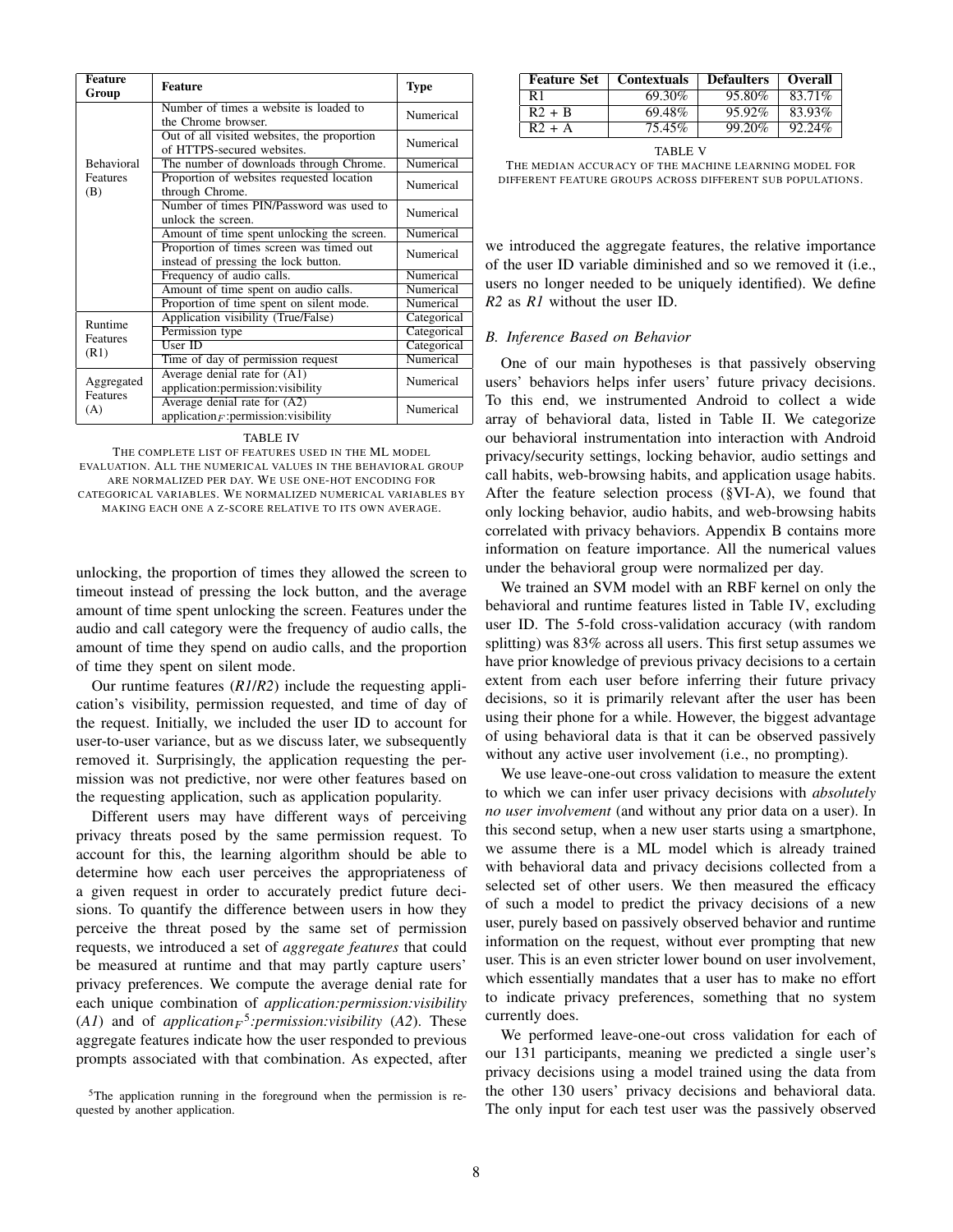behavioral data and runtime data surrounding each request. The model yielded a median accuracy of 75%, which is a  $3\times$ improvement over AOI. Furthermore, AOI requires users to make active decisions during the installation of an application, which our second model does not require.

Examining only behavioral data with leave-one-group-out cross validation yielded a median accuracy of 56% for *Contextuals*, while for *Defaulters* it was 93.01%. Although, prediction using solely behavioral data fell short of AOFU-AP for *Contextuals*, it yielded a similar median accuracy for *Defaulters*; AOFU-AP required 12 prompts to reach this level of accuracy, whereas our model would not have resulted in any prompts. This relative success presents the significant observation that behavioral features, observed passively without user involvement, are useful in learning user privacy preferences. This provides the potential to open entirely new avenues of user learning and reduce the risk of habituation.

## *C. Inference Based on Contextual Cues*

Our SVM model with an RBF kernel produced the best accuracy. The results in the remainder of this section are trained and tested with five-fold cross validation with random splitting for an SVM model with an RBF kernel using the *ksvm* library in R. In all instances, the training set was bootstrapped with an equal number of allow and deny data points to avoid training a biased model. For each feature group, all hyperparameters were tuned through grid search to achieve highest accuracy. We used one-hot encoding for categorical variables. We normalized numerical variables by making each one a z-score relative to its own average. Table V shows how the median accuracy changes with different feature groups. As a minor note, the addition of the mentioned behavioral features to runtime features performed only marginally better; this could be due to the fact that those two groups do not complement each other in predictions. In this setup, we assume that there is a single model across all the users of Android.

By incorporating user involvement in the form of prompts, we can use our aggregate features to increase the accuracy for *Contextuals*, slightly less so for *Defaulters*. The aggregate features primarily capture how consistent users are for particular combinations (i.e., *application:permission:visibility*, *appli* $cation_F:permission:visibility$ , which greatly affects accuracy for *Contextuals*. *Defaulters* have high accuracy with just runtime features  $(RI)$ , as they are likely to stick with a default allow or deny policy regardless of the context surrounding a permission. Thus, even without any aggregate features (which do not impart any new information about this type of user), the model can predict privacy preferences of *Defaulters* with a high degree of accuracy. On the other hand, *Contextuals* are more likely to vary their decision for a given permission request. However, as the accuracy numbers in Table V suggest, this variance is correlated with some contextual cues. The high predictive power of aggregate features indicates that they may be capturing the contextual cues, used by *Contextuals* to make decisions, to a greater extent.

The fact that both *application:permission:visibility* and  $application_F:permission:visibility$  are highly predictive (Appendix A) indicates that user responses for these combinations are consistent. The high consistency could relate to the notion that the visibility and the foreground application (application $_F^6$ ) are strong contextual cues people use to make their privacy decisions; the only previously studied contextual cue was the visibility of the application requesting the sensitive data [43]. We offer a hypothesis for why foreground application could be significant: the sensitivity of the foreground application (i.e., high-sensitivity applications like banking, low-sensitivity applications like games) might impact how users perceive threats posed by requests. Irrespective of the application requesting the data, users may be likely to deny the request because of the elevated sense of risk. We discuss this further in §IX.

The model trained on feature sets *R2*, *A1*, and *A2* had the best accuracy (and the fewest privacy violations). For the remainder of the paper, we will refer to this model unless otherwise noted. We now compare AOFU-AP (the status quo as of Android 6.0 and above, presented in Table III) and our model (Table V). Across all users, our model reduced the error rate from 15.38% to 7.76%, nearly a two-fold improvement.

Mispredictions (errors) in the ML model were split between privacy violations and functionality losses (54% and 46%). Deciding which error type is more acceptable is subjective and depends on factors like the usability issues surrounding functionality losses and gravity of privacy violations. However, the (approximately) even split between the two error types shows that the ML is not biased towards one particular decision (denying vs. allowing a request). Furthermore, the area under the ROC curve (AUC), a metric used to measure the fairness of a classifier, is also significantly better in the ML model (0.936 as opposed to 0.796 for AOFU). This indicates that the ML model is equally good at predicting when to both allow and deny a permission request, while AOFU tends to lean more towards one decision. In particular, with the AOFU policy, users would experience privacy violations for 10.01% of decisions, compared to just 4.2% with the ML model. Privacy violations are likely more costly to the user than functionality loss: denied data can always be granted at a later time, but disclosed data cannot be taken back.

While increasing the number of prompts improves classifier accuracy, it plateaus after reaching its maximum accuracy, at a point we call the *steady state*. For some users, the classifier might not be able to infer their privacy preferences effectively, regardless of the number of prompts. As a metric to measure the effectiveness of the ML model, we measure the confidence of the model in the decisions it makes, based on prediction class probabilities.<sup>7</sup> In cases where the confidence of the model

<sup>&</sup>lt;sup>6</sup>Even when the requesting application is running visible to the user, the foreground application could still be different from the requesting application since the only visible cue of the requesting application could be a notification in the notification bar.

 $7$ To calculate the class probabilities, we used the KSVM library in R. It employs a technique proposed by Platt et al. [25] to produce a numerical value for each class's probability.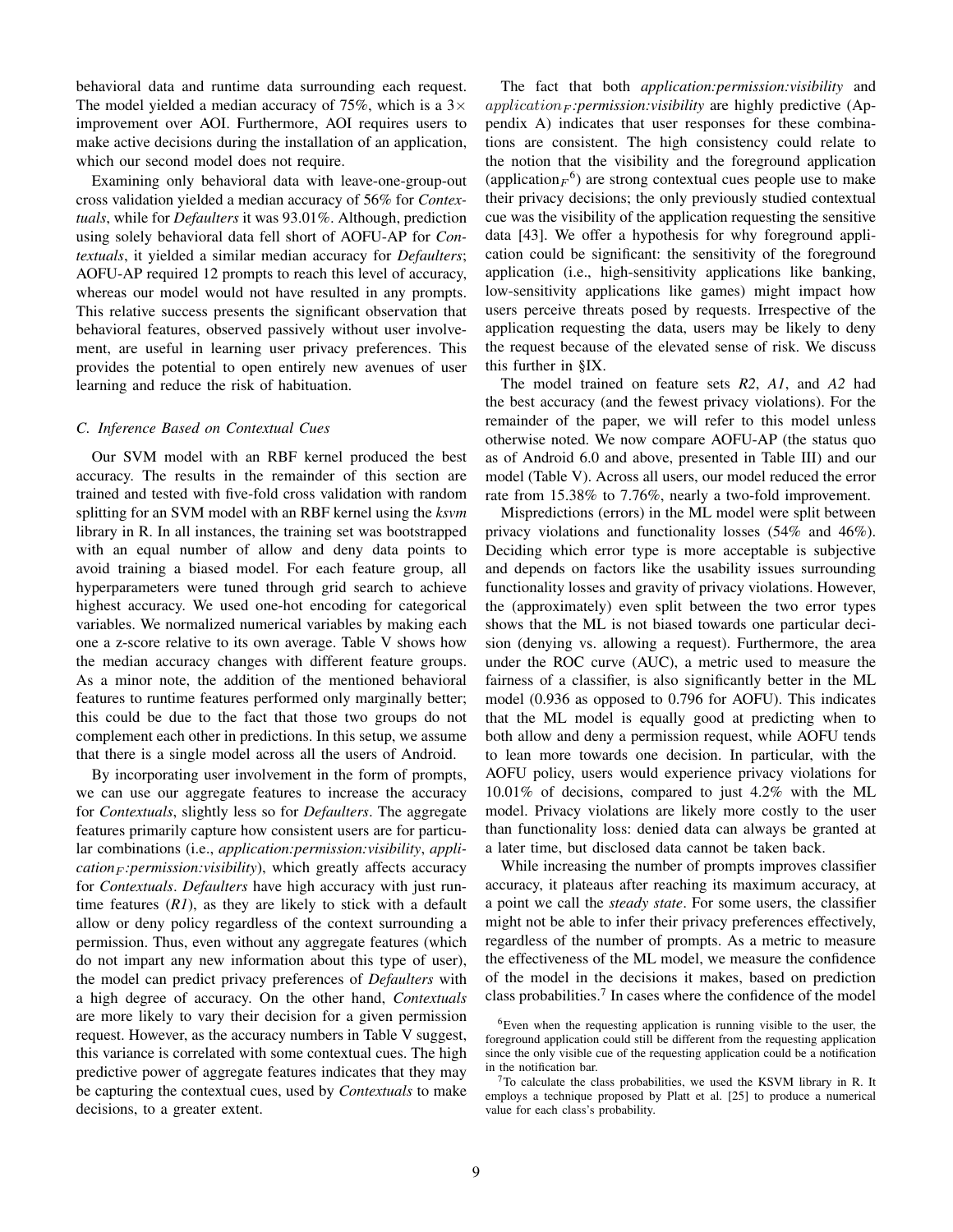is below a certain threshold, the system should use a runtime prompt to ask the user to make an explicit decision. Thus, we looked into the prevalence of low-confidence predictions among the current predictions. With a 95% confidence interval, on average across five folds, low-confidence predictions accounted for less than 10% of all predictions. The remaining high-confidence predictions (90% of all predictions) had an average accuracy of 96.2%, whereas predictions with low confidence were only predicted with an average accuracy of 72%. §VII-B goes into this aspect in detail and estimates the rate at which users will see prompts in steady state.

The caveat in our ML model is that AOFU-AP only resulted in 12 prompts on average per user during the study, while our model averaged 24. The increased prompting stems from multiple prompts for the same combination of *application:permission:visibility*, whereas in AOFU, prompts are shown only once for each *application:permission* combination. During the study period, users on average saw 2.28 prompts per unique combination. While multiple prompts per combination help the ML model to capture user preferences under different contextual circumstances, it risks habituation, which may eventually reduce the reliability of the user responses.

The evaluation setup mentioned in the current section does not have a specific strategy to select the training set. It randomly splits the data set into the 5 folds and picks 4 out of 5 as the training set. In a real-world setup, the platform needs a strategy to carefully select the training set so that the platform can learn most of the user's privacy preferences with a minimum number of prompts. The next section presents an in-depth analysis on possible ways to reduce the number of prompts needed to train the ML model.

#### VII. LEARNING STRATEGY

This sections presents a strategy the platform can follow in the learning phase of a new user. The key objective of the learning strategy should be to learn the user's privacy preferences with minimal user involvement (prompts). Once the model reaches adequate training, we can use model decision confidence to analyze how the ML model performs for different users and examine the tradeoff between user involvement and accuracy. We also utilize the model's confidence on decisions to present a strategy that can further reduce model error through selective permission prompting.

# *A. Bootstrapping*

The *bootstrapping* phase occurs when the ML model is presented with a new user about whom the model has no prior information. In this section, we analyze how the accuracy improves as we prompt the user. Since the model presented in §VI is a single model trained with data from all users, the ML model can still predict a new user's privacy decisions by leveraging the data collected on other users' preferences.

We measured the accuracy of the ML model as if it had to predict each user's prompt responses using a model trained using other users' data. Formally, this is called leave-one-out cross-validation, where we remove all the prompt responses from a single user. The training set contains all the prompt responses from 130 users and the test set is the prompt responses collected from the single remaining user. The model had a median accuracy of 66.6% (56.2% for *Contextuals*, 86.4% for *Defaulters*). Although this approach does not prompt new users, it falls short of AOFU. This no-prompt model behaves close to random guessing for *Contextuals* and significantly better for *Defaulters*. Furthermore, Wijesekera et al. found that individuals' privacy preferences varied a lot [43], suggesting that utilizing other users' decisions to predict decisions for a new user has limited effectiveness, especially for *Contextuals*; some level of prompting is necessary.

There are a few interesting avenues to explore when determining the optimal way to prompt the user in the learning phase. One option would be to follow the same weighted-reservoir sampling algorithm mentioned in §III-A. The algorithm is weighted by the frequency of each *application:permission:visibility* combination. The most frequent combination will have the highest probability of creating a permission prompt and after the given combination reaches a maximum of three prompts, the algorithm will no longer consider that combination for prompting, giving the second most frequent combination the new highest probability. Due to frequency-weighting and multiple prompts per combination, the weighted-reservoir sampling approach requires more prompts to cover a broader set of combinations. However, AOFU prompts only once per combination without frequencyweighting. This may be a useful strategy initially for a new user since it allows the platform to learn about the users' privacy preferences for a wide array of combinations with minimal user interaction.

To simulate such an approach, we extend the aforementioned no-prompt model (leave-one-out validation). In the noprompt model, there was no overlap of users in the train and test set. In the new approach, the training set includes the data from other users as well as the new user's responses to the first occurrence of each unique combination of *application:permission:visibility*. The first occurrence of each unique combination simulates the AOFU-APV policy. That is, this model is bootstrapped using data from other users and then adopts the AOFU-APV policy to further learn the current user's preferences. The experiment was conducted using the same set of features mentioned in §VI-A (*R2* + *A1* + *A2* and an SVM with a RBF kernel). The test set only contained prompt responses collected after the last AOFU prompt to ensure chronological consistency.

Figure 3 shows how accuracy changes with the varying number of AOFU prompts for *Contextuals* and *Defaulters*. For each of the 131 users, we ran the experiment varying the AOFU prompts from 1 to 12. We chose this upper bound because, on average, a participant saw 12 different unique *application:permission* combinations during the study period the current permission model in Android. AOFU relies on user prompts for each new combination. The proposed ML model, however, has the advantage of leveraging data collected from other users to predict a combination not seen by the user; it can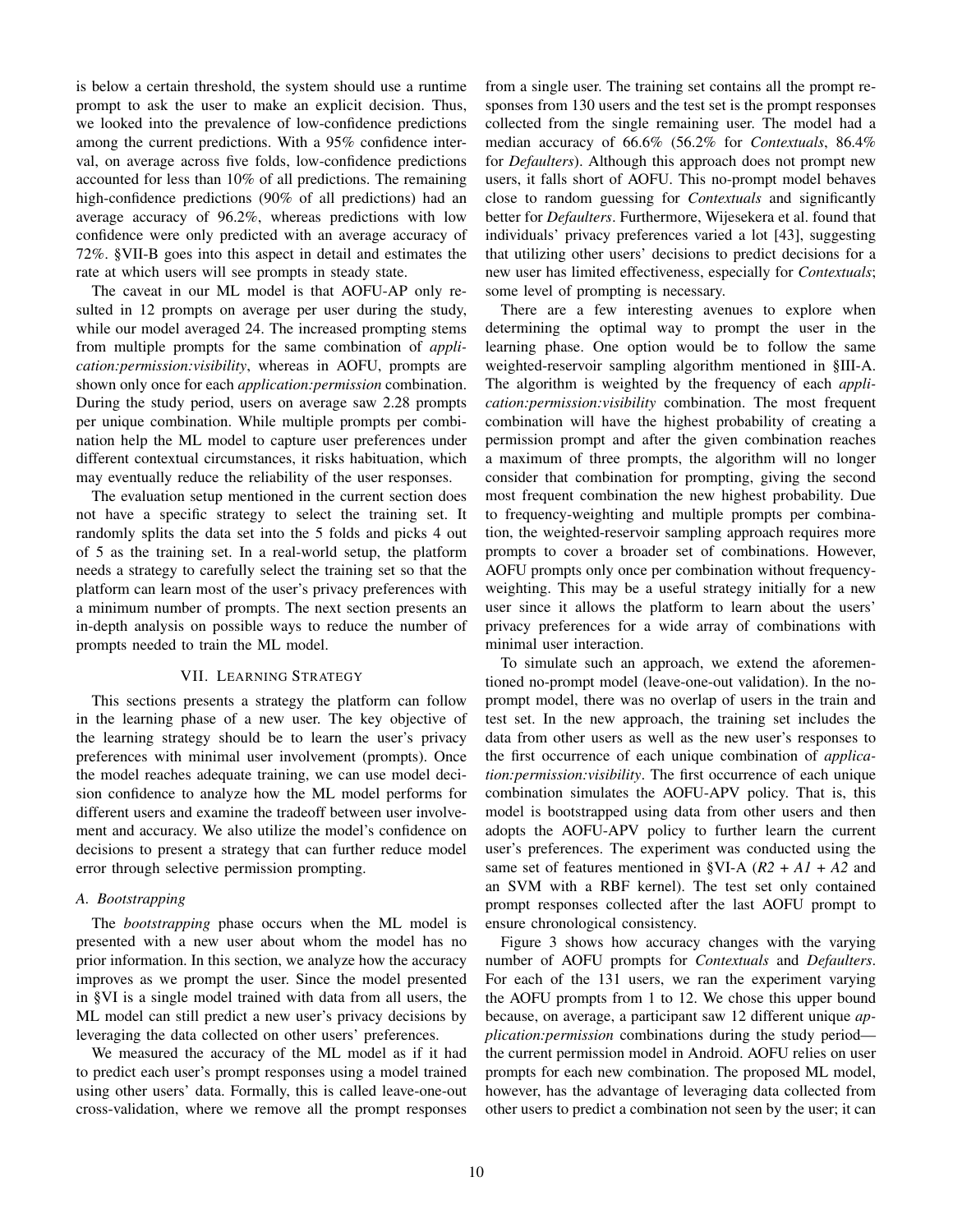

Fig. 3. How the median accuracy varies with the number of seen prompts

significantly reduce user involvement in the learning phase. After 12 prompts, accuracy reached 96.8% across all users.

Each new user starts off with a single model shared by all new users and then moves onto a separate model trained with AOFU prompt responses. We analyze its performance for *Defaulters* and *Contextuals* separately, finding that it improves accuracy while reducing user involvement in both cases, compared to the status quo.

We first examine how our model performs for *Defaulters*, 53% of our sample. Figure 3 shows that our model trained with AOFU permission-prompt responses outperforms AOFU from the very beginning. The model starts off with 96.6% accuracy (before it reaches close to 100% after 6 prompts), handily exceeding AOFU's 93.33%. This is a 83.3% reduction in permission prompts compared to AOFU-AP (the status quo). Even with such a significant reduction in user involvement, the new approach cuts the prediction error rate in half.

*Contextuals* needed more prompts to outperform the AOFU policy; the hybrid approach matches AOFU-AP with just 7 prompts, a 42% reduction in prompts. With 12 permission prompts, same as needed for AOFU-AP, the new approach had reduced the error rate by 43% over AOFU-AP (the status quo). The number of prompts needed to reach this level of accuracy in the new approach is 25% less than what is needed for AOFU-APV. We also observed that as the number of prompts increased, the AUC of our predictions also similarly increased. Overall, the proposed learning strategy reduced the error rate by 80% after 12 user prompts over AOFU-AP. Given, *Defaulters* plateau early in their learning cycle (after only 6 prompts), the proposed learning strategy, on average, needs 9 prompts to reach its maximum capacity, which is a 25% reduction in user involvement over AOFU-AP.

*Contextuals* have a higher need for user involvement than *Defaulters*, primarily because it is easy to learn about *Defaulters*, as they are more likely to be consistent with early decisions. On the other hand, *Contextuals* vary their decisions based on different contextual cues and require more user involvement for the model to learn the cues used by each user and how do they affect their decisions. Thus, it is important to

find a way to differentiate between *Defaulters* and *Contextuals* early in the bootstrapping phase to determine which users require fewer prompts. The analysis of our hybrid approach addresses the concern of a high number of permission prompts initially for an ML approach. Over time, accuracy can always be improved with more prompts.

Our new hybrid approach of using AOFU-style permission prompts in the bootstrapping phase to train our model can achieve higher accuracy than AOFU, with significantly fewer prompts. Having a learning strategy (use of AOFU) over random selection helped to minimize user involvement (24 vs. 9) while significantly reducing the error rate (7.6% vs. 3.2%) over a random selection of the training set.

#### *B. Decision Confidence*

In the previous section, we looked into how we can optimize the learning phase by merging AOFU and the ML model to reach higher accuracy with minimal user prompts. However, for a small set of users, more permission prompts will not increase accuracy, regardless of user involvement in the bootstrapping phase. This could be due to the fact that a portion of users in our dataset are making random decisions, or that the features that our ML model takes into account are not predictive of those users' decision processes. While we do not have the data to support either explanation, we examine how we can measure whether the ML model will perform well for a particular user and quantify how often it does not. We present a method to identify difficult-to-predict users and reduce permission prompting for those users.

While running the experiment in §VII-A, we also measured how confident the ML model was for each decision it made. To measure the ML model's confidence, we record the probability for each decision; since it is a binary classification (deny or allow), the closer the probability is to 0.5, the less confident it is. We then chose a *class probability threshold* above which a decision would be considered a high-confidence decision. In our analysis, we choose a class probability threshold of 0.6, since this value resulted in >96% accuracy for our fullytrained model ( $\approx$ 25 prompts per user) for high-confidence decisions, but this is a tunable threshold. Thus, in the remainder of our analysis, decisions that the ML model made with a probability of  $>0.60$  were labeled as high-confidence decisions, while those made with a probability of  $\leq 0.60$  were labeled as low-confidence decisions.

Since the most accurate version of AOFU uses 12 prompts, we also evaluate the confidence of our model after 12 AOFUstyle prompts. This setup is identical to the bootstrapping approach; the model we evaluate here is trained on responses from other users and the first 12 prompts chosen by AOFU. With this scheme, we found that 10 users (7.63% of 131 users) had at least one decision predicted with low confidence. The remaining 92.37% of users had all privacy decisions predicted with high confidence. Among those users whose decisions were predicted with low confidence, the proportion of low-confidence decisions on average accounted for 17.63% (median  $= 16.67\%$ ) out of all their predicted decisions. With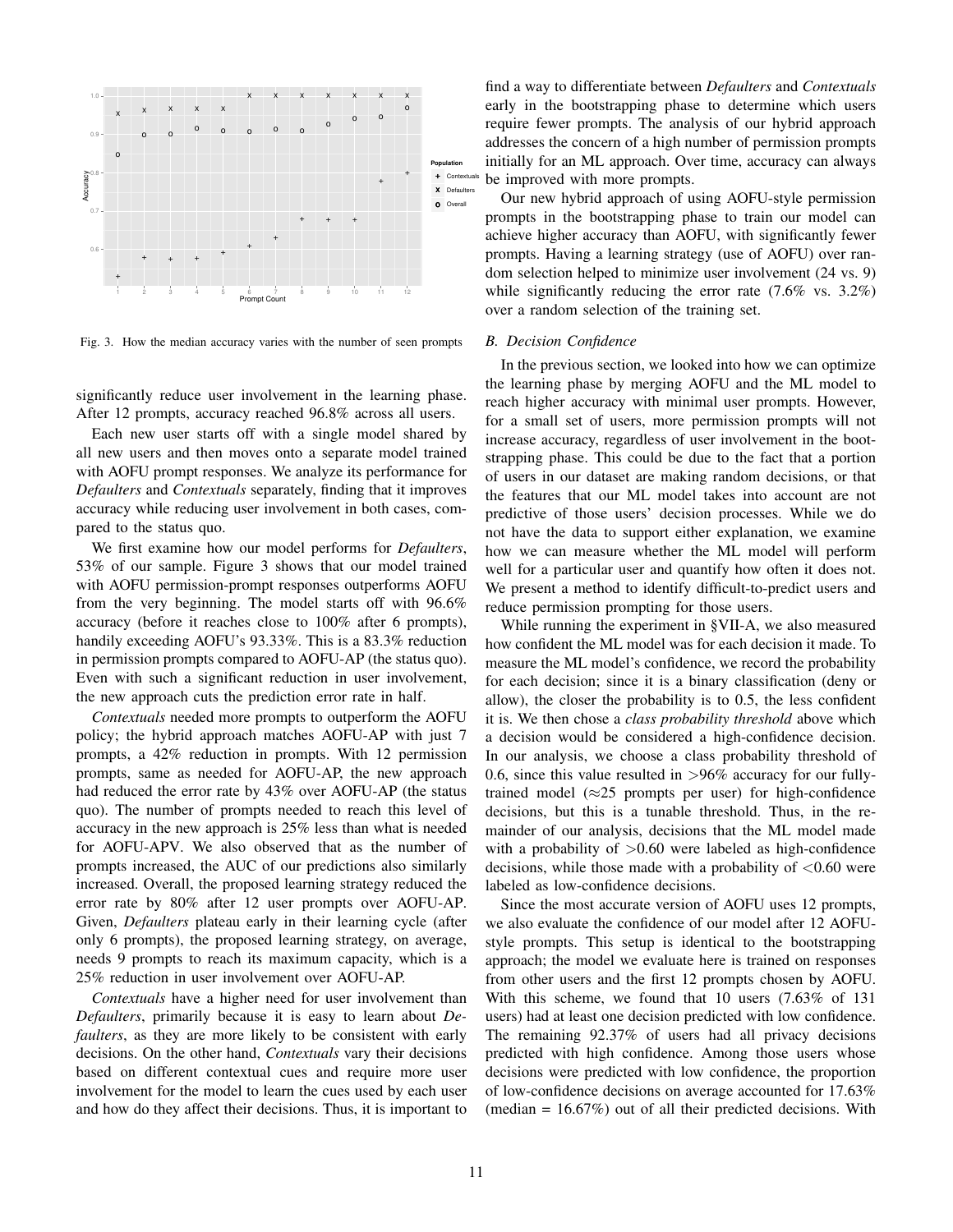a sensitive permission request once every 15 seconds [43], prompting even for 17.63% of predictions is not practical. Users who had low-confidence predictions had a median accuracy of 60.17%, compared to 98% accuracy for the remaining set of users with only high-confidence predictions. Out of the 10 users who had low-confidence predictions, there were no *Defaulters*. This further supports the observation in Figure 3 that *Defaulters* require a shorter learning period.

In a real-world scenario, after the platform (ML model) prompts the user for the first 12 AOFU prompts, the platform can measure the confidence of predicting unlabeled data (sensitive permission requests for which the platform did not prompt the user). If the proportion of low-confidence predictions is below some threshold, the ML model can be deemed to have successfully learned user privacy preferences and the platform should keep on using the regular permission-prompting strategy. Otherwise, the platform may choose to limit prompts (i.e., two per unique *application:permission:visibility* combination). It should also be noted that rather than having a fixed number of prompts (e.g., 12) to measure the low-confidence proportion, the platform can keep track of the low-confidence proportion as it prompts the user according to any heuristic (i.e., unique combinations). If the proportion does not decrease with the number of prompts, we can infer that the ML model is not learning user preferences effectively or the user is making random decisions, indicating that limiting prompts and accepting lower accuracy could be a better option for that specific user, to avoid excessive prompting. However, depending on which group the user is in (*Contextual* or *Defaulter*), the point at which the platform could make the decision to continue or limit prompting could change. In general, the platform should be able to reach this deciding point relatively quickly for *Defaulters*.

Among participants with no low-confidence predictions, we had a median error rate of 2% (using the new hybrid approach after 12 AOFU prompts); for the same set of users, AOFU could only reach a median error rate of 13.3%. However, using AOFU, a user in that set would have needed an average of 15.11 prompts to reach that accuracy. Using the ML model, a user would need just 9 prompts on average (*Defaulters* require far fewer prompts, dropping the average); the model only requires 60% of the prompts that AOFU requires. Even with far fewer prompts in the learning phase, the ML model achieves a 84.61% reduction in error rate relative to AOFU.

While our model may not perform well for all users, it does seem to work quite well for the majority of users (92.37% of our sample). We provide a way of quickly identifying users for whom our system does not perform well, and propose limiting prompts to avoid excessive user burden for those users, at the cost of reduced efficacy. In the worst case, we could simply employ the AOFU model for users our system does not work well for, resulting in a multifaceted approach that is at least as good as the status quo for all users.

# *C. Online Model*

Our proposed system relies on training models on a trusted server, sending it to client phones (i.e., as a weight vector), and having phones make classifications. By utilizing an online learning model, we can train models incrementally as users respond to prompts over time. There are two key advantages to this: (i) this model adapts to changing user preferences over time; (ii) it distributes the overhead of training increasing the practicality of locally training the classifier on the phone itself.

Our scheme requires two components: a feature extraction and storage mechanism on the phone (a small extension to our existing instrumentation) and a machine learning pipeline on a trusted server. The phone sends feature vectors to the server every few prompts, and the server responds with a weight vector representing the newly trained classifier. To bootstrap the process, the server's models can be initialized with a model trained on a few hundred users, such as our single model across all users. Since each user contributes data points over time, the online model adapts to changing privacy preferences even if they conflict with previous data. When using this scheme, each model takes less than 10 KB to store. With our current model, each feature and weight vector are at most 3 KB each, resulting in at most 6 KB of data transfer per day.

To evaluate the accuracy of our online model, we trained a classifier using stochastic gradient descent (SGD) with fivefold cross validation on our 4,224-point data set. This served as the bootstrapping phase. We then simulated receiving the remaining data one-at-a-time in timestamp order. Any features that changed with time (e.g., running averages for aggregate features, event counts) were computed with each incoming data point, creating a snapshot of features as the phone would see it. We then tested accuracy on the chronologically last 20% of our dataset. Our SGD classifier had 93.8% accuracy (AUC=0.929). We attribute the drop in accuracy (compared to our offline model) to the fact that running averages take multiple data points to reach steady-state, causing some earlier predictions to be incorrect.

A natural concern with a trusted server is compromise. To address this concern, we do not send any personallyidentifiable data to the server, and any features sent to the server are *scaled*; they are reported in standard deviations from the mean, not in raw values. Furthermore, using an online model with incremental training allows us to periodically train the model on the phone (i.e., nightly, when the user is charging her device) to eliminate the need for a trusted server.

## VIII. CONTEXTUAL INTEGRITY

Contextual integrity is a conceptual framework that helps explain why most permission models fail to protect user privacy—they often do not take the context surrounding privacy decisions into account. In addressing this issue, we propose an ML model that infers when context has changed. We believe that this is an important first step towards operationalizing the notion of *contextual integrity*. In this section, we explain the observations that we made in §VI-C based on the contextual integrity framework proposed by Barth et al. [6].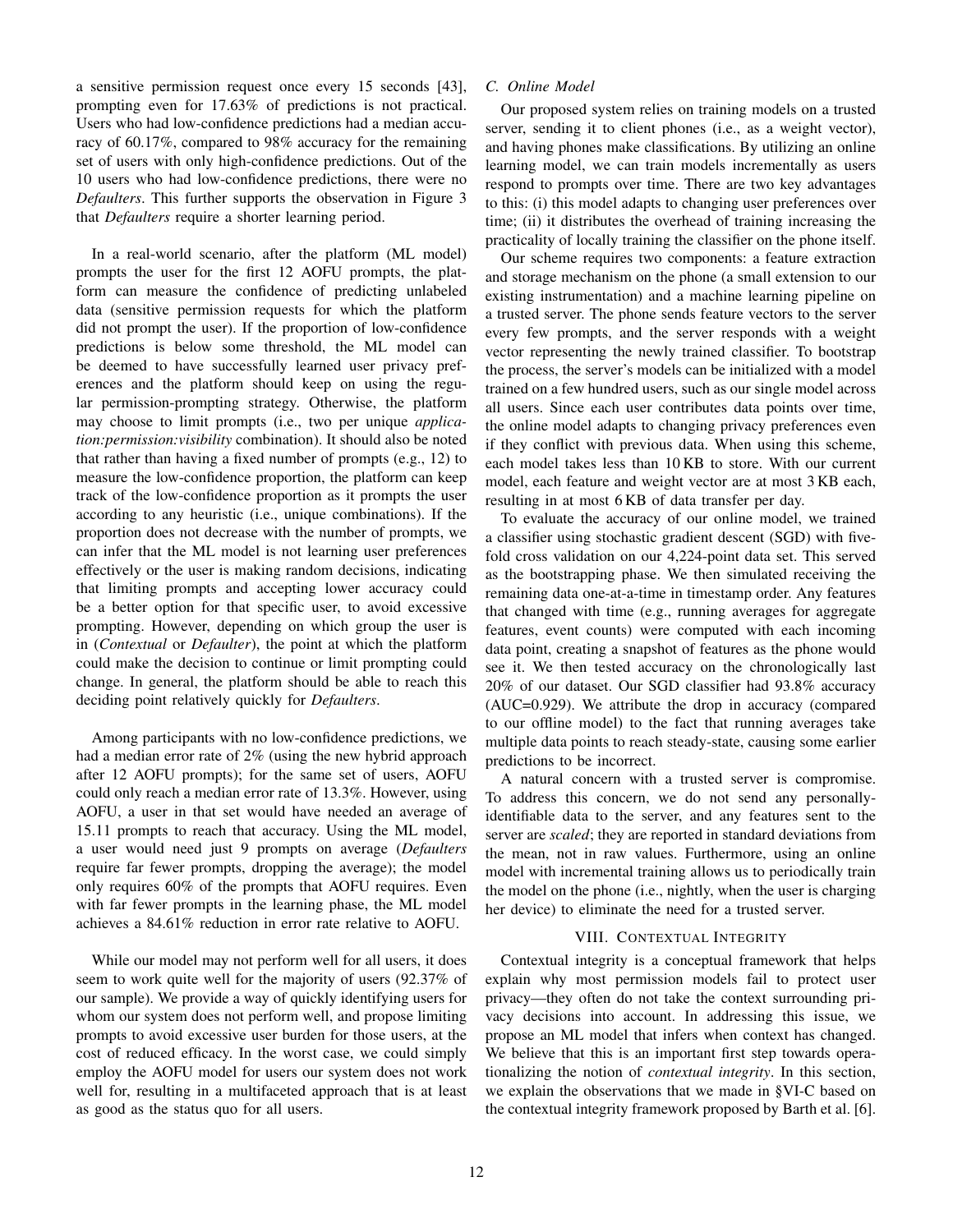Contextual integrity provides a conceptual framework to better understand how users make privacy decisions; we use Barth et al.'s formalized model [6] as a framework in which to view Android permission models. Barth et al. model parties as communicating agents (P) knowing information represented as attributes (T). A knowledge state  $\kappa$  is defined as a subset of  $P \times P \times T$ . We use  $\kappa = (p, q, t)$  to mean that agent p knows attribute t of agent q. Agents play roles  $(R)$  in contexts  $(C)$ .

For example, an agent can be a game application, and have the role of a game provider in an entertainment context. Knowledge transfer happens when information is communicated between agents; all communications can be represented through a series of traces  $(\kappa,(p,r),a)$ , which are combinations of a knowledge state  $\kappa$ , a role state  $(p, r)$ , and a communication action  $a$  (information sent). The role an agent plays in a given context helps determine whether an information flow is acceptable for a user. The relationship between the agent sending the information and the role of the agent  $((p, r))$ receiving the information must follow these contextual norms.

With the Android permission model, the same framework can be applied. Both the user and the third-party application are communicating agents, and the information to be transferred is the sensitive data requested by the application. When a third-party application requests permission to access a guarded resource (e.g., location), knowledge of the guarded resource is transferred from the one agent (i.e., the user/platform) to another agent (i.e., the third-party application). The extent to which a user expects a given request depends not on the agent (the application requesting the data), but on the role that agent is playing in that context. This explains why the application as a feature itself (i.e., application name) was not predictive in our models: this feature does not represent the role when determining whether it is unexpected. While it is difficult for the platform to determine the exact role an application is playing, the visibility of the application hints at its role. For instance, when the user is using Google Maps to navigate, it is playing a different role from when Google Maps is running in the background without the user's knowledge. We believe that this is the reason why the visibility of the requesting application is significant: it helps the user to infer the role played by the application requesting the permission.

The user expects applications in certain roles to access resources depending on the context in which the request is made. We believe that the foreground application sets this context. Thus a combination of the role and the context decides whether an information flow is expected to occur or not. Automatically inferring the exact context of a request is likely an intractable problem. For our purposes, however, it is possible that we need to only infer when context has *changed*, or rather, when data is being requested in a context that is no longer acceptable to the user. Based on our data, we believe that features based on foreground application and visibility are most useful for this purpose, from our collected dataset.

We now combine all of this into a concrete example within the contextual integrity framework: If a user is using Google Maps to reach a destination, the application can play the role of a navigator in a geolocation context, whereby the user feels comfortable sharing her location. In contrast, if the same application requests location while running as a service invisible to the user, the user may not want to provide the same information. Background applications play the role of "passive listeners" in most contexts; this role as perceived by the user may be why background applications are likelier to violate privacy expectations and consequently be denied by users.

AOFU primarily focuses on controlling access through rules for *application:permission* combinations. Thus, AOFU neglects the role played by the application (visibility) and relies purely on the agent (the application) and the information subject (permission type). This explains why AOFU is wrong in nearly one-fifth of cases. Based on Table III, both AOFU-VA (possibly identifying the role played by the application) and AOFU- $A_F$ PV (possibly identifying the current context because of the current foreground application- $A_F$ ) have higher accuracy than the other AOFU combinations. However, as the contextual integrity framework suggests, the permission model has to take both the role and the current context into account before making an accurate decision. AOFU (and other models that neglect context) only makes it possible to consider a single aspect, a limitation that does not apply to our model.

While the data presented in this work suggest the importance of capturing context to better protect user privacy, more work is needed along these lines to fully understand how people use context to make decisions in the Android permission model. Nevertheless, we believe we contribute a significant initial step towards applying contextual integrity to improve smartphone privacy by dynamically regulating permissions.

#### IX. DISCUSSION

The primary goal of this research was to improve the accuracy of the Android permission system so that it more correctly aligns with user privacy preferences. We began with four hypotheses: (i) that the currently deployed AOFU policy frequently violates user privacy; (ii) that the contextual information it ignores is useful; (iii) that a ML-based classifier can account for this contextual information and thus improve on the status quo; and (iv) that passively observable behavioral traits can be used to infer privacy preferences.

To test these hypotheses, we performed the first large-scale study on the effectiveness of AOFU permission systems in the wild, which showed that hypotheses (i) and (ii) hold. We further built an ML classifier that took user permission decisions along with observations of user behaviors and the context surrounding those decisions to show that (iii) and (iv) hold. Our results show that existing systems have significant room for improvement, and other permission-granting systems may benefit from applying our results.

#### *A. Limitations of Permission Models*

Our field study confirms that users care about their privacy and are wary of permission requests that violate their expectations. We observed that 95% of participants chose to block at least one permission request; in fact, the average denial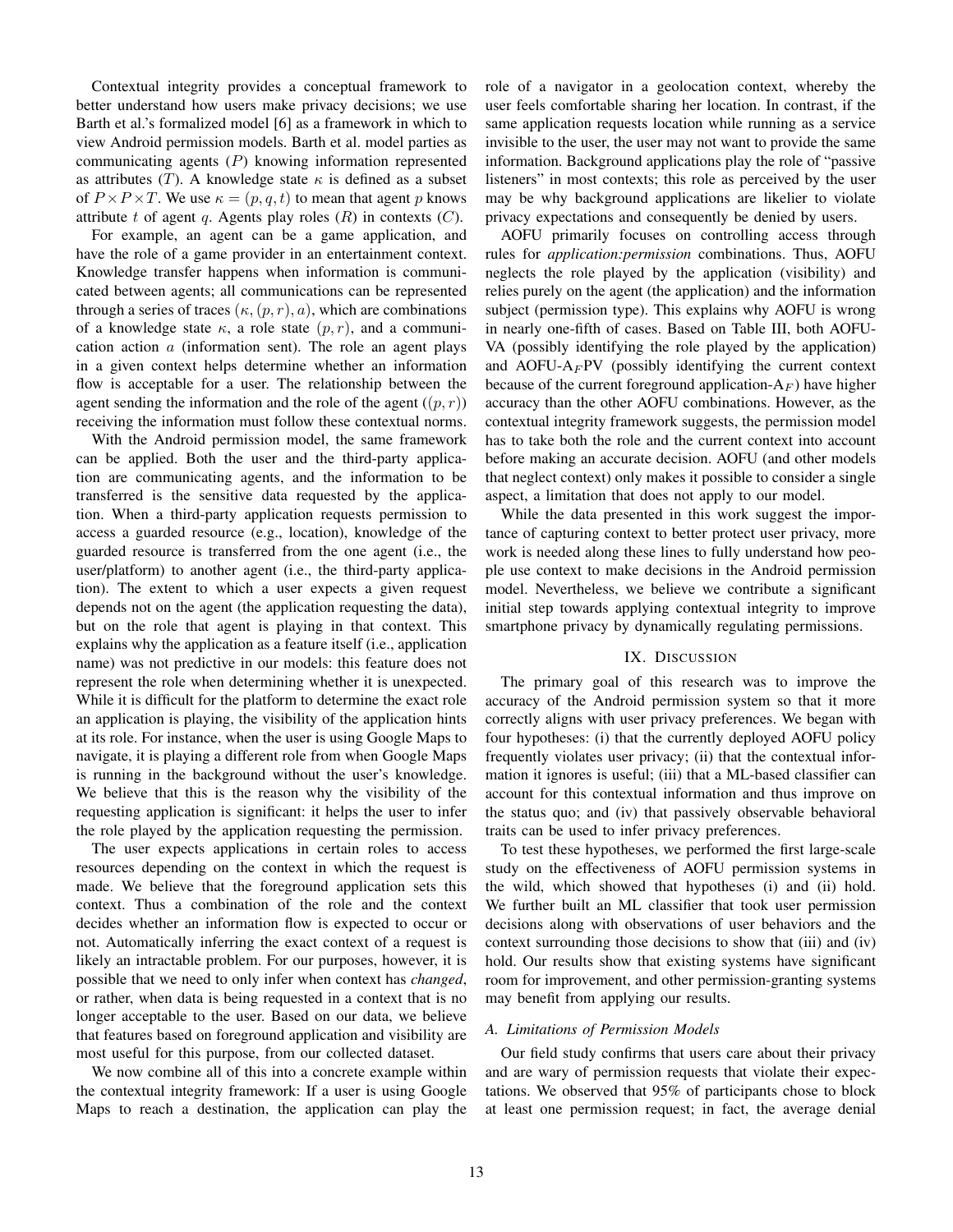rate was 60%—a staggering amount given that the AOI model permits all permission requests for an installed application.

While AOFU improves over the AOI model, it still violates user privacy around one in seven times, as users deviate from their initial responses to permission requests. This amount is significant because of the high frequency of sensitive permission requests: a 15% error rate yields thousands of privacy violations per user—based on the latest dataset, this amounts to a potential privacy violation every minute. It further shows that AOFU's correctness assumption—that users make binary decisions based only on the *application:permission* combination is incorrect. Users take a richer space of information into account when making decisions about permission requests.

## *B. Our ML-Based Model*

We show that ML techniques are effective at learning from both the user's previous decisions and the current environmental context in order to predict whether to grant permissions on the user's behalf. In fact, our techniques achieve better results than the methods currently deployed on millions of phones worldwide—while imposing significantly less user burden.

Our work incorporates elements of the surrounding context into a machine-learning model. This better approximates user decisions by finding factors relevant for users that are not encapsulated by the AOFU model. In fact, our ML model reduces the errors made by the AOFU model by 75%. Our ML model's 97% accuracy is a substantial improvement over AOFU's 85% and AOI's 25%; the latter two of which comprise the *status quo* in the Android ecosystem.

Our research shows that many users make neither random nor fixed decisions: the environmental context plays a significant role in user decision-making. Automatically detecting the precise context surrounding a request for sensitive data is an incredibly difficult problem (e.g., inferring *how* data will be used), and is potentially intractable. However, to better support user privacy, that problem does not need to be solved; instead, we show that systems can be improved by using environmental data to infer when context has *changed*. We found that the most predictive factors in the environmental context were whether the application requesting the permission is visible, and what the foreground application the user is engaged with. These are both strong contextual cues used by users, insofar as they allowed us to better predict changes in context. Our results show that ML techniques have great potential in improving user privacy, by allowing us to infer when context has changed, and therefore when users would want data requests to be brought to their attention.

### *C. Reducing the User Burden*

Our work is also novel in using passively observable data to infer privacy decisions: we show that we can predict a user's preferences without *any* permission prompts. Our model trained solely on behavioral traits yields a three-fold improvement over AOI; for *Defaulters*—who account for 53% of our sample—it was as accurate as AOFU-AP. These results demonstrate that we can match the status quo without *any* active user involvement (i.e., the need for obtrusive prompts). These results imply that learning privacy preferences may be done entirely passively, which, to our knowledge, has not yet been attempted in this domain. Our behavioral feature set provides a promising new direction to guide research in creating permission models that minimize user burden.

The ML model trained with contextual data and past decisions also significantly reduced the user burden while achieving higher accuracy than AOFU. The model yielded an 81% reduction in prediction errors while reducing user involvement by 25%. The significance of this observation is that by reducing the risk of habituation, it increases reliability when user input is needed.

#### *D. User- and Permission-Tailored Models*

Our ML-based model incorporates data from all users into a single predictive model. It may be the case, however, that a collection of models tailored to particular types of users outperforms our general-purpose model—provided that the correct model is used for the particular user and permission. To determine if this is true, we clustered users into groups based first on their behavioral features, and then their denial rate, to see if we could build superior cluster-tailored ML models. Having data for only 131 users, however, resulted in clusters too small to carry out an effective analysis. We note that we also created a separate model for each sensitive permission type, using data only for that permission. Our experiments determined, however, that these models were no better (and often worse) than our general model. It is possible that such tailored models may be more useful when our system is implemented at scale.

## *E. Attacking the ML Model*

Attacking the ML model to get access to users' data without prompting is a legitimate concern [5]. There are multiple ways an adversary can influence the proposed permission model: (i) imposing an adversarial ML environment [31]; (ii) polluting the training set to bias the model to accept permissions; and (iii) manipulating input features in order to get access without user notification. We assume in this work that the platform is not compromised; a compromised platform will degrade any permission model's ability to protect resources.

A thorough analysis on this topic is outside of our scope. Despite that, we looked at the possibility of manipulating features to get access to resources without user consent. None of the behavioral features used in the model can be influenced, since that would require compromising the platform. An adversary can control the runtime features for a given permission request by specifically choosing when to request the permission. We generated feature vectors manipulating every adversary-controlled value and combination from our dataset, and tested them on our model. We did not find any conclusive evidence that the adversary can exploit the ML model by manipulating the input features to get access to resources without user consent.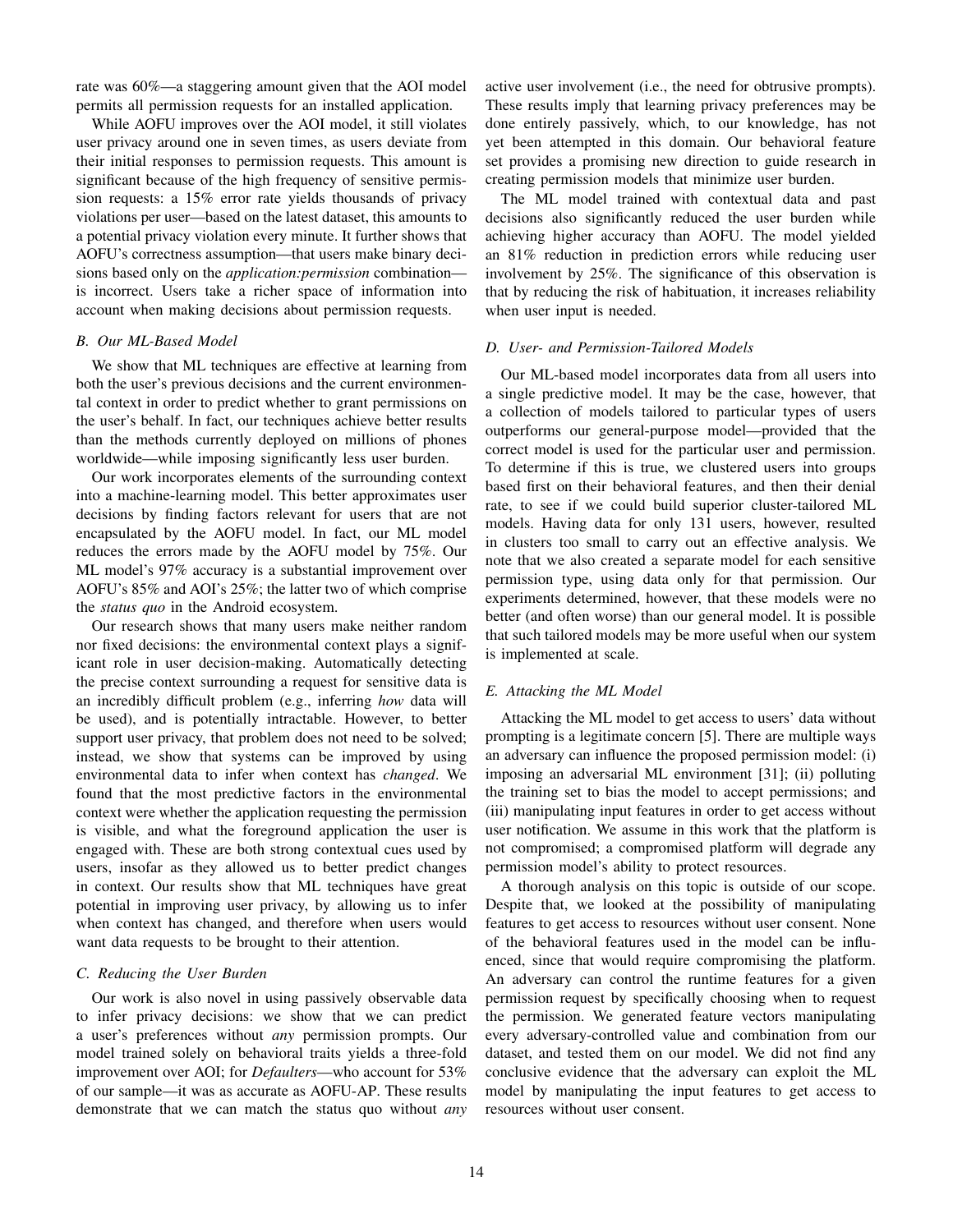As this is not a comprehensive analysis on attack vectors, it is possible that a scenario exists where the adversary is able to access sensitive resources without prompting the user first. Our preliminary analysis suggests that such attacks may be non-trivial, but more work is needed to study and prevent such attacks, particularly examining adversarial ML techniques and feature brittleness.

#### *F. Experimental Caveat*

We repeat a caveat about our experimental data: users were free to deny permissions without any consequences. We explicitly informed participants in our study that their decisions to deny permission requests would have no impact on the actual behavior of their applications. This is important to note because if an application is denied a permission, it may exhibit undefined behavior or lose important functionality. In fact, researchers have noted that many applications crash when permissions are denied [13]. If these consequences are imposed on users, they may decide that the functionality is more important than their privacy decision.

If we actually denied permissions, users' decisions may skew towards a decreased denial rate. The denial rates in our experiments therefore represent the actual privacy preferences of users and their *expectations* of reasonable application behavior—not the result of choosing between application functionality and privacy. We believe that how people react when choosing between functionality and privacy preferences is an important research question beyond the scope of this paper. Such a change, however, will not limit this contribution, since our proposed model was effective in guarding resources of the users who are selective in their decision making—the proposed classifier reduced the error rate of *Contextuals* by 44%.

We believe that there are important unanswered questions about how to solve the technical hurdles surrounding enforcing restrictive preferences with minimal usability issues. As a first step towards building a platform that does not force users to choose between their privacy preferences and required functionality, we must develop an environment where permissions appear—to the application—to be allowed, but in reality only spurious or artificial data is provided.

## *G. Types of Users*

We presented a categorization of users based on the significance that the application's visibility played towards their individual privacy decisions. We believe that in an actual permission denial setting, the distribution will be different from what was observed in our study. Our categorization's significance, however, motivates a deeper analysis on understanding the factors that divide *Contextuals* and *Defaulters*. While visibility was an important factor in this division, there may be others that are significant and relevant. More work needs to be done to explore how *Contextuals* make decisions and which behaviors correlate with their decisions.

# *H. User Interface Panel*

Any model that predicts user decisions has the risk of making incorrect predictions. Making predictions on a user's behalf, however, is necessary because permissions are requested by applications with too high a frequency for manual examination. While we do not expect any system to be able to obtain perfect accuracy, we do expect that our 97% accuracy can be improved upon.

One plausible way of improving the accuracy of the permission model is to empower the user to review and make changes on how the ML model makes decisions through a user feedback panel. This gives users recourse to correct undesirable decisions. The UI panel could also be used to reduce the usability issues and functionality loss stemming from permission denial. The panel should help the user figure out which rule incurred the functionality loss and to change it accordingly. A user may also use this to adjust their settings as their privacy preferences evolve over time.

#### *I. The Cost of Greater Control*

A more restrictive platform means users will have greater control over the data being shared with third parties. Applications that generate revenue based on user data, however, could be cut off from their primary revenue source. Such an effect could disrupt the current eco-system and force app developers to degrade app functionality based on the availability of the data. We believe the current eco-system is unfairly biased against users and tighter control will make the user an equal stakeholder. While more work is needed to understand the effects of a more restrictive platform, we believe it is imperative to let the user have greater control over their own data.

# *J. Conclusions*

We have shown a number of important results. Users care about their privacy: they deny a significant number of requests to access sensitive data. Existing permission models for Android phones still result in significant privacy violations. Users may allow permissions some times, while denying them at others, implying that there are more factors that go into the decision-making process than simply the application name and the permission type. We collected real-world data from 131 users and found that application visibility and the current foreground application were important factors in user decisions. We used the data we collected to build a machine-learning model to make automatic permission decisions. One of our models had a comparable error rate to AOFU and benefited from not requiring any user prompting. Another of our models required some user prompts—less than is required by AOFU and achieved a reduction of AOFU's error rate by 81%.

#### ACKNOWLEDGMENTS

This research was supported by the United States Department of Homeland Security's Science and Technology Directorate under contract FA8750-16-C-0140, the Center for Long-Term Cybersecurity (CLTC) at UC Berkeley, the National Science Foundation under grant CNS-1318680, and Intel through the ISTC for Secure Computing. The content of this document does not necessarily reflect the position or the policy of the U.S. Government and no official endorsement should be inferred.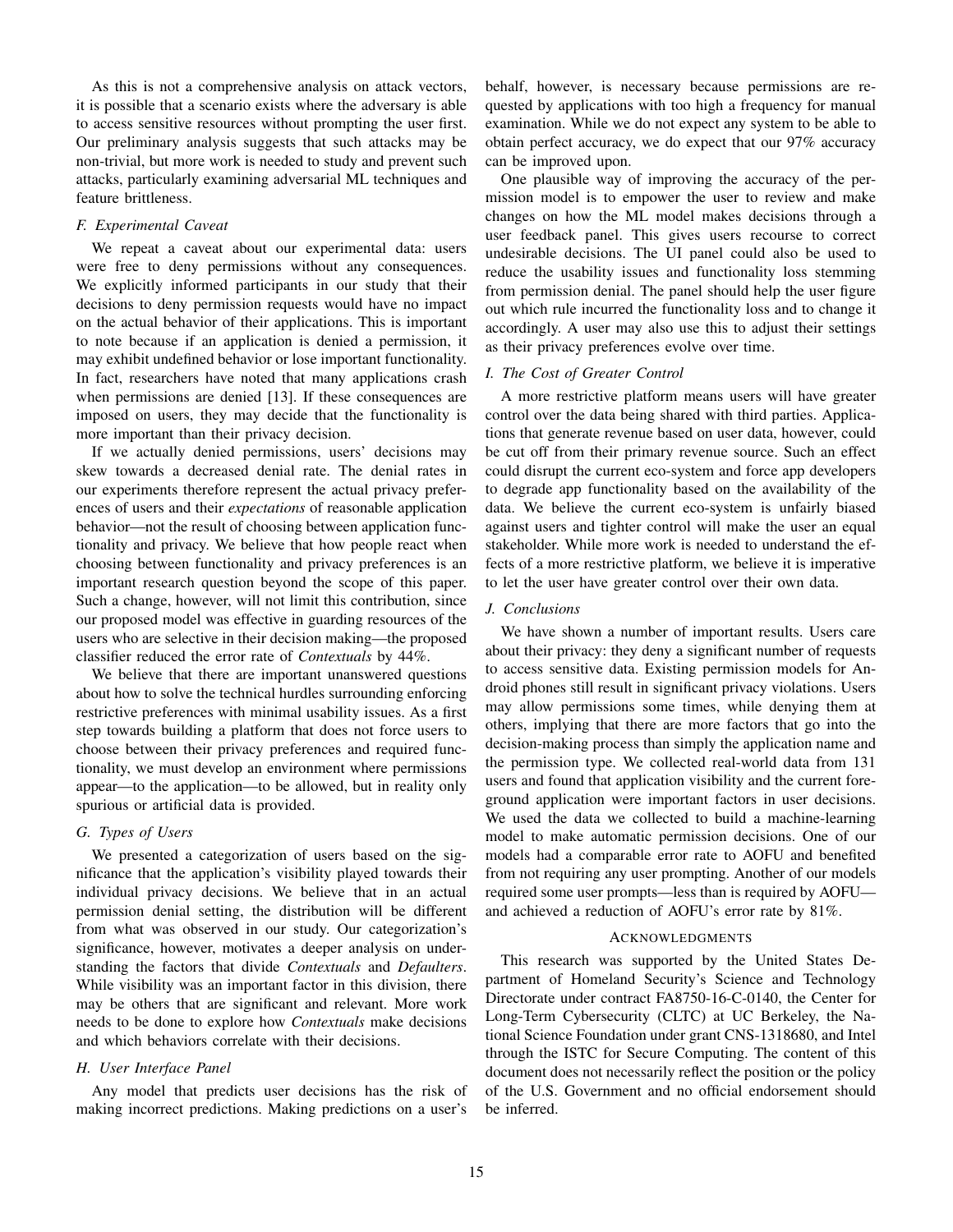#### **REFERENCES**

- [1] Y. Agarwal and M. Hall, "Protectmyprivacy: Detecting and mitigating privacy leaks on ios devices using crowdsourcing," in *Proceeding of the 11th Annual International Conference on Mobile Systems, Applications, and Services*, ser. MobiSys '13. New York, NY, USA: ACM, 2013, pp. 97–110. [Online]. Available: http://doi.acm.org/10.1145/2462456. <sub>2</sub><br>2464460
- [2] H. M. Almohri, D. D. Yao, and D. Kafura, "Droidbarrier: Know what is executing on your android," in *Proc. of the 4th ACM Conf. on Data and Application Security and Privacy*, ser. CODASPY '14. New York, NY, USA: ACM, 2014, pp. 257–264. [Online]. Available: http://doi.acm.org/10.1145/2557547.2557571
- [3] H. Almuhimedi, F. Schaub, N. Sadeh, I. Adjerid, A. Acquisti, J. Gluck, L. F. Cranor, and Y. Agarwal, "Your location has been shared 5,398 times!: A field study on mobile app privacy nudging," in *Proc. of the 33rd Annual ACM Conference on Human Factors in Computing Systems*. ACM, 2015, pp. 787–796.
- [4] K. W. Y. Au, Y. F. Zhou, Z. Huang, and D. Lie, "Pscout: Analyzing the android permission specification," in *Proc. of the 2012 ACM Conf. on Computer and Communications Security*, ser. CCS '12. New York, NY, USA: ACM, 2012, pp. 217–228. [Online]. Available: http://doi.acm.org/10.1145/2382196.2382222
- [5] M. Barreno, B. Nelson, R. Sears, A. D. Joseph, and J. D. Tygar, "Can machine learning be secure?" in *Proceedings of the 2006 ACM Symposium on Information, computer and communications security*. ACM, 2006, pp. 16–25.
- [6] A. Barth, A. Datta, J. C. Mitchell, and H. Nissenbaum, "Privacy and contextual integrity: Framework and applications," in *Proc. of the 2006 IEEE Symposium on Security and Privacy*, ser. SP '06. Washington, DC, USA: IEEE Computer Society, 2006. [Online]. Available: http://dx.doi.org/10.1109/SP.2006.32
- [7] I. Bilogrevic, K. Huguenin, B. Agir, M. Jadliwala, and J.-P. Hubaux, "Adaptive information-sharing for privacy-aware mobile social networks," in *Proceedings of the 2013 ACM International Joint Conference on Pervasive and Ubiquitous Computing*, ser. UbiComp '13. New York, NY, USA: ACM, 2013, pp. 657–666. [Online]. Available: http://doi.acm.org/10.1145/2493432.2493510
- [8] E. Bodden, "Easily instrumenting android applications for security purposes," in *Proc. of the ACM Conf. on Comp. and Comm. Sec.*, ser. CCS '13. NY, NY, USA: ACM, 2013, pp. 1499–1502. [Online]. Available: http://doi.acm.org/10.1145/2508859.2516759
- [9] A. Developer, "Requesting permissions," https://developer.android.com/ guide/topics/permissions/requesting.html, accessed: March 18, 2017.
- [10] G. Developer, "Distribution of android versions," http://developer. android.com/about/dashboards/index.html, accessed: March 15, 2017.
- [11] S. Egelman, A. P. Felt, and D. Wagner, "Choice architecture and smartphone privacy: There's a price for that," in *The 2012 Workshop on the Economics of Information Security (WEIS)*, 2012.
- [12] W. Enck, P. Gilbert, B.-G. Chun, L. P. Cox, J. Jung, P. McDaniel, and A. N. Sheth, "Taintdroid: an information-flow tracking system for realtime privacy monitoring on smartphones," in *Proceedings of the 9th USENIX Conference on Operating Systems Design and Implementation*, ser. OSDI'10. Berkeley, CA, USA: USENIX Association, 2010, pp. 1–6. [Online]. Available: http://dl.acm.org/citation.cfm?id=1924943. 1924971
- [13] Z. Fang, W. Han, D. Li, Z. Guo, D. Guo, X. S. Wang, Z. Qian, and H. Chen, "revdroid: Code analysis of the side effects after dynamic permission revocation of android apps," in *Proceedings of the 11th ACM Asia Conference on Computer and Communications Security (ASIACCS 2016)*. Xi'an, China: ACM, 2016.
- [14] A. P. Felt, E. Chin, S. Hanna, D. Song, and D. Wagner, "Android permissions demystified," in *Proc. of the ACM Conf. on Comp. and Comm. Sec.*, ser. CCS '11. New York, NY, USA: ACM, 2011, pp. 627– 638. [Online]. Available: http://doi.acm.org/10.1145/2046707.2046779
- [15] A. P. Felt, S. Egelman, M. Finifter, D. Akhawe, and D. Wagner, "How to ask for permission," in *Proc. of the 7th USENIX conference on Hot Topics in Security*. Berkeley, CA, USA: USENIX Association, 2012. [Online]. Available: http://dl.acm.org/citation.cfm?id=2372387.2372394
- [16] A. P. Felt, S. Egelman, and D. Wagner, "I've got 99 problems, but vibration ain't one: a survey of smartphone users' concerns," in *Proc. of the 2nd ACM workshop on Security and Privacy in Smartphones and Mobile devices*, ser. SPSM '12. New York,

NY, USA: ACM, 2012, pp. 33–44. [Online]. Available: http: //doi.acm.org/10.1145/2381934.2381943

- [17] A. P. Felt, E. Ha, S. Egelman, A. Haney, E. Chin, and D. Wagner, "Android permissions: user attention, comprehension, and behavior," in *Proc. of the Eighth Symposium on Usable Privacy and Security*, ser. SOUPS '12. New York, NY, USA: ACM, 2012. [Online]. Available: http://doi.acm.org/10.1145/2335356.2335360
- [18] C. Gibler, J. Crussell, J. Erickson, and H. Chen, "Androidleaks: Automatically detecting potential privacy leaks in android applications on a large scale," in *Proc. of the 5th Intl. Conf. on Trust and Trustworthy Computing*, ser. TRUST'12. Berlin, Heidelberg: Springer-Verlag, 2012, pp. 291–307. [Online]. Available: http://dx.doi.org/10. 1007/978-3-642-30921-2\_17
- [19] A. Gorla, I. Tavecchia, F. Gross, and A. Zeller, "Checking app behavior against app descriptions," in *Proceedings of the 36th International Conference on Software Engineering*, ser. ICSE 2014. New York, NY, USA: ACM, 2014, pp. 1025–1035. [Online]. Available: http://doi.acm.org/10.1145/2568225.2568276
- [20] S. E. Hormuth, "The sampling of experiences in situ," *Journal of personality*, vol. 54, no. 1, pp. 262–293, 1986.
- [21] P. Hornyack, S. Han, J. Jung, S. Schechter, and D. Wetherall, "These aren't the droids you're looking for: retrofitting android to protect data from imperious applications," in *Proc. of the ACM Conf. on Comp. and Comm. Sec.*, ser. CCS '11. New York, NY, USA: ACM, 2011, pp. 639– 652. [Online]. Available: http://doi.acm.org/10.1145/2046707.2046780
- [22] J. Jung, S. Han, and D. Wetherall, "Short paper: Enhancing mobile application permissions with runtime feedback and constraints," in *Proceedings of the Second ACM Workshop on Security and Privacy in Smartphones and Mobile Devices*, ser. SPSM '12. New York, NY, USA: ACM, 2012, pp. 45–50. [Online]. Available: http://doi.acm.org/10.1145/2381934.2381944
- [23] P. G. Kelley, S. Consolvo, L. F. Cranor, J. Jung, N. Sadeh, and D. Wetherall, "A conundrum of permissions: Installing applications on an android smartphone," in *Proc. of the 16th Intl. Conf. on Financial Cryptography and Data Sec.*, ser. FC'12. Berlin, Heidelberg: Springer-Verlag, 2012, pp. 68–79. [Online]. Available: http://dx.doi.org/10.1007/978-3-642-34638-5\_6
- [24] W. Klieber, L. Flynn, A. Bhosale, L. Jia, and L. Bauer, "Android taint flow analysis for app sets," in *Proceedings of the 3rd ACM SIGPLAN International Workshop on the State of the Art in Java Program Analysis*, ser. SOAP '14, New York, NY, USA, 2014. [Online]. Available: http://doi.acm.org/10.1145/2614628.2614633
- [25] H.-T. Lin, C.-J. Lin, and R. C. Weng, "A note on platt's probabilistic outputs for support vector machines," *Machine learning*, vol. 68, no. 3, pp. 267–276, 2007.
- [26] J. Lin, B. Liu, N. Sadeh, and J. I. Hong, "Modeling users' mobile app privacy preferences: Restoring usability in a sea of permission settings," in *Symposium On Usable Privacy and Security (SOUPS 2014)*. Menlo Park, CA: USENIX Association, 2014, pp. 199– 212. [Online]. Available: https://www.usenix.org/conference/soups2014/ proceedings/presentation/lin
- [27] J. Lin, N. Sadeh, S. Amini, J. Lindqvist, J. I. Hong, and J. Zhang, "Expectation and purpose: understanding users' mental models of mobile app privacy through crowdsourcing," in *Proc. of the 2012 ACM Conf. on Ubiquitous Computing*, ser. UbiComp '12. New York, NY, USA: ACM, 2012, pp. 501–510. [Online]. Available: http://doi.acm.org/10.1145/2370216.2370290
- [28] B. Liu, M. S. Andersen, F. Schaub, H. Almuhimedi, S. A. Zhang, N. Sadeh, Y. Agarwal, and A. Acquisti, "Follow my recommendations: A personalized assistant for mobile app permissions," in *Twelfth Symposium on Usable Privacy and Security (SOUPS 2016)*, 2016.
- [29] B. Liu, J. Lin, and N. Sadeh, "Reconciling mobile app privacy and usability on smartphones: Could user privacy profiles help?" in *Proceedings of the 23rd International Conference on World Wide Web*, ser. WWW '14. New York, NY, USA: ACM, 2014, pp. 201–212. [Online]. Available: http://doi.acm.org/10.1145/2566486.2568035
- [30] G. Louppe, L. Wehenkel, A. Sutera, and P. Geurts, "Understanding variable importances in forests of randomized trees," in *Advances in Neural Information Processing Systems 26*, C. J. C. Burges, L. Bottou, M. Welling, Z. Ghahramani, and K. Q. Weinberger, Eds. Curran Associates, Inc., 2013. [Online]. Available: http://papers.nips.cc/paper/ 4928-understanding-variable-importances-in-forests-of-randomized-trees. pdf